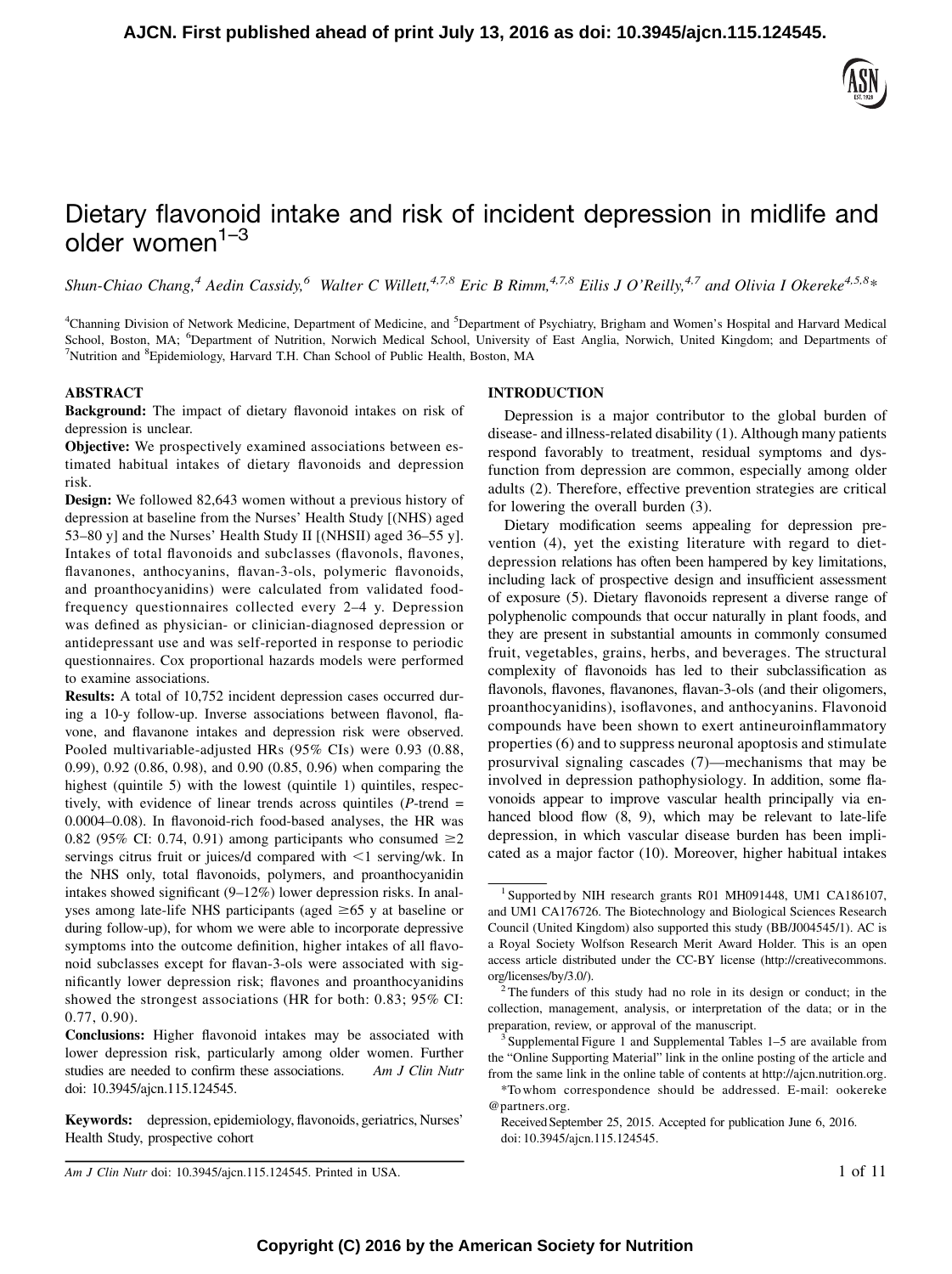of flavonoids/flavonoid-rich foods have already been associated with lower risks of many health outcomes (11–17). However, whether flavonoids present in the habitual diet are associated with depression is unknown.

Therefore, in this study, we prospectively examined whether self-reported long-term dietary intakes of flavonoid subclasses, as well as specific flavonoid-rich foods, were related to lower depression incidence, which was ascertained by self-report of physician or clinician diagnosis of depression or antidepressant use, in 2 large female cohorts: the Nurses' Health Study (NHS)<sup>9</sup> and the Nurses' Health Study II (NHSII). We further investigated the presence and magnitude of associations for flavonoids/ flavonoid-rich foods on depression risk among late-life participants (aged  $\geq 65$  y at baseline or during follow-up). We hypothesized that higher intakes of flavonoids, particularly flavonones, anthocyanins, and proanthocyanidins (17, 18), would be associated with lower depression risk.

# **METHODS**

## The NHS and NHSII

The NHS began in 1976 when 121,700 US female nurses, aged 30–55 y, returned a mailed questionnaire on lifestyle and medical history. In 1989, the NHSII began when a younger cohort of 116,430 women, aged 25–42 y, was enrolled via responding to similar mailed questionnaires. Since the start of each cohort, participants have received questionnaires biennially to update medical outcomes and health and lifestyle factors.

#### Assessment of dietary flavonoid intake

A semiquantitative food-frequency questionnaire (FFQ) was included in 1984 and 1986 and every 4 y thereafter in the NHS and every 4 y since 1991 in the NHSII. On the FFQs, participants were asked how often, on average, they consumed a standard portion of  $\sim$  130 different foods in the previous year.

A database for assessing intakes of different flavonoid subclasses was constructed as described elsewhere (11). Briefly, intakes of flavonoid-rich foods were converted into different flavonoid subclasses, by multiplying the consumption frequency of each food by its flavonoid content. Because flavonoid subclasses have structural variation and differ in both bioavailability and bioactivity, we focused on the main subclasses commonly consumed in the US diet: flavonols (quercetin, kaempferol, myricetin, and isohamnetin), flavones (luteolin and apigenin), flavanones (eriodictyol, hesperetin, and naringenin), flavan-3-ols monomers (catechins, gallocatechins, epicatechins, epigallocatechin, epicatechin-3-gallate, and epigallocatechin-3-gallate), anthocyanins (cyanidin, delphinidin, malvidin, pelargonin, petunidin, and peonidin), and polymers (proanthocyanidins, theaflavins, and thearubigins). We defined "total flavonoids" as the sum of these subclasses. In addition, we examined proanthocyanidins separately, summing monomers, dimers, trimers, 4- to 6-mers, 7- to 10-mers, and  $>$ 10-mers, because of plausible specific benefits for neuroprotection (18). We estimated energy-adjusted cumulative average intakes to assess long-term flavonoid intake and to minimize within-person variation; intakes were categorized into cohort-specific quintiles for analyses. For questionnaire cycles without an FFQ, we used the cumulative average assessed through the previous cycle. The validity and reproducibility of the FFQs were previously reported: for example, correlations between several major dietary sources of flavonoids including apples, tea, and wine measured by weighted diet records and FFQs were 0.70, 0.77, and 0.83, respectively (19–21).

#### Assessment of depression

Depression assessments in the NHS/NHSII include self-report of symptoms, medications, and diagnosis. Symptoms were first assessed by using the 5-item Mental Health Index (MHI-5) subscale of the Short-Form 36 Health Status Survey on the 1992, 1996, and 2000 questionnaires in the NHS and the 1993, 1997, and 2001 questionnaires in the NHSII. In the NHS, symptoms continued to be assessed by the following measures: the 10-item version of the Center for Epidemiologic Studies Depression (CESD-10) in 2004 and the 15-item version of the Geriatric Depression Scale (GDS-15) in 2008. The MHI-5, CESD-10, and GDS-15 all have published validated cutoffs for clinical depression (22–25). Questions on regular antidepressant use were assessed biennially since 1996 (NHS) or 1997 (NHSII). Finally, participants were first asked if they ever had doctor-diagnosed depression in 2000 (NHS) or 2001 (NHSII) and were assessed biennially afterward. Because these were the first years in which we could classify women as ever having physician- or cliniciandiagnosed depression, we designated 2000 and 2001 as the study baselines for NHS and NHSII, respectively.

In both cohorts, incident depression was defined as the first occurrence of self-reported clinical indicators of depression (i.e., doctor-diagnosed depression and/or regular antidepressant use), as in previous work (26). For antidepressants, we included selective serotonin reuptake inhibitors (SSRIs) but excluded tricyclic antidepressants (TCAs), because evidence elsewhere indicated that TCAs would be more likely to be prescribed for other indications (27). In both cohorts, history of depression at baseline was determined by the following: *I*) self-report of ever physiciandiagnosed depression, 2) self-reported use of SSRIs, and/or 3) MHI-5 score of  $\leq 52$  before or at baseline questionnaires.

In a secondary analysis we examined associations between flavonoid intakes and late-life depression risk (i.e., among women aged  $\geq 65$  y at baseline or during follow-up in the NHS; no women in the NHSII were in this age range during follow-up). Within this NHS subset, we incorporated the presence of severe depressive symptoms with the use of published cutoffs  $(\geq 10$  on the CESD-10 and  $\geq 6$  on the GDS-15) in the case definition.

#### **Covariates**

We selected sociodemographic, lifestyle, and health/medical factors a priori on the basis of previous literature on depression risk factors (28) and our own preliminary data on risk indicators of depression. Sociodemographic factors included age, censustract median family income (a proxy of socioeconomic status),

<sup>9</sup> Abbreviations used: aMed, alternate Mediterranean diet; CESD-10, 10-item version of the Center for Epidemiologic Studies Depression; FFQ, foodfrequency questionnaire; GDS-15, 15-item version of the Geriatric Depression Scale; MHI-5, 5-item Mental Health Index; NHS, Nurses' Health Study; NHSII, Nurses' Health Study II; SSRI, selective serotonin reuptake inhibitor; TCA, tricyclic antidepressant.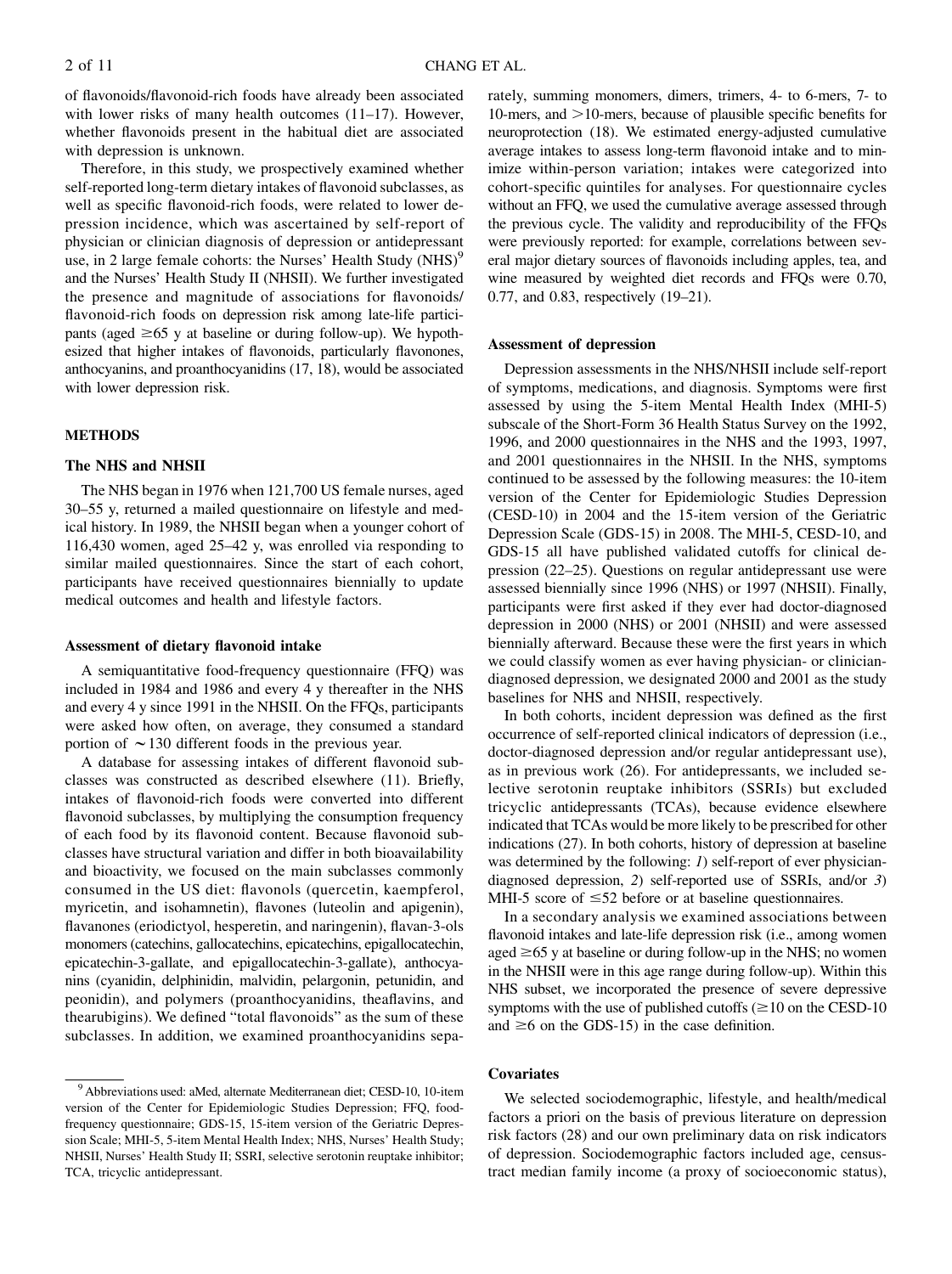social network index (29), and subjective social status (10-point visual analog scale of subjective feeling about standing in US society). Lifestyle variables included cigarette smoking, BMI (in  $\text{kg/m}^2$ ), alcohol intake, coffee consumption (30), physical activity [determined by using a validated assessment from which metabolic equivalents (metabolic equivalent-hours per week) could be quantified] (31), and modified alternate Mediterranean diet (aMed) adherence (32) (excluding fruit, vegetable, and alcohol components to avoid overadjustment). Health/medical covariates included bodily pain, sleep problems (sleep difficulty and sleep duration), menopausal status, postmenopausal hormone use, multivitamin use, and medical comorbidities. Covariates were updated every 2–4 y, as available. We carried forward the covariate information in the previous questionnaire cycle if missing during follow-up.

## Sample for analysis

After the exclusion of participants with a missing baseline 2000 or 2001 questionnaire, implausible daily energy intake  $(<600$  or  $>3500$  kcal/d), missing information on previous history of depression, or no health examination anytime during the follow-up (i.e., no opportunity for depression detection by a clinician), 45,985 NHS and 36,658 NHSII women were included for analysis (Supplemental Figure 1). The institutional review board at Brigham and Women's Hospital reviewed and approved this study, and participants provided informed consent by returning their questionnaires.

#### Statistical analysis

Individuals contributed person-years from the baseline questionnaire return date to the date of incident depression, death, end of follow-up (NHS: June 2010; NHSII: June 2011), or last returned questionnaire, whichever occurred first. We used timedependent Cox proportional hazards regressions to estimate the age- and multivariable-adjusted RRs of depression, measured by HRs with 95% CIs. Multivariable-adjusted models adjusted for the following: age, census-tract median family income  $(<\$50,000, \$50,000-69,999,$  or  $\geq$ \$70,000/y), social network (quintiles), subjective social status [bottom 4 steps of the social ladder (i.e., lower status) or fifth step or above], cigarette smoking (never; past; or current:  $1-14$ ,  $15-24$ , or  $\geq 25$  cigarettes/d), BMI (continuous), alcohol intake  $(0, >0$  to  $<5$ , 5 to  $<30$ , 30 to  $\leq$ 45, or  $\geq$ 45 g/d), physical activity (continuous), coffee consumption ( $\leq 1$  serving/wk, 2–6 servings/wk, 1 serving/d, 2–3 servings/d, or  $\geq$ 4 servings/d), modified aMed score (quintiles), total energy intake (kcal/d; continuous), current multivitamin use (yes or no), menopausal status and postmenopausal hormone use (premenopausal or postmenopausal; never, past, or current postmenopausal hormone user), sleep hours ( $\leq 6$ , 7–8, or  $\geq 9$  h/d), frequency of difficulty falling or staying asleep (none, little, or some to all of the time), bodily pain (none to mild or moderate to very severe), and medical comorbidities (hypertension, cardiovascular disease, diabetes, and hypercholesterolemia; yes or no).

In primary analyses, we first characterized flavonoid intakes as quintiles without assuming linear flavonoid-depression associations; we further tested for potential linear trends across flavonoid quintiles by using a continuous variable in which participants were assigned the median value of their quintile. We first conducted analyses separately for each cohort and then conducted meta-analyses by using random-effects models to obtain combined estimates. Because the follow-up began in 2000 (NHS) or 2001 (NHSII), but the closest information of dietary flavonoids was collected in 1998 (NHS) or 1999 (NHSII), the analyses featured a 2-y outcome lag, which mitigated potential reverse causation (e.g., incipient depression may lead to changes in diet).

To address concerns of exposure misclassification, outcome misclassification, or competing risks, we performed 3 sensitivity analyses. First, we stopped updating diet after a report of incident cancer (except for nonmelanoma skin cancer), cardiovascular disease, or diabetes, because individuals may substantially alter their diet after diagnosis of a major disease; instead, the cumulative averages of flavonoid intakes up to the most recent dietary data before diagnosis of a major disease were carried forward thereafter. Second, we applied alternative definitions of depression when examining flavonoid-depression associations—including definitions based on the presence of both diagnosis and antidepressant use (more strict definition), diagnosis only, or diagnosis or antidepressant use including the use of TCAs (less strict definition). Third, it is possible that individuals with severe chronic diseases (cancer, cardiovascular disease, or diabetes) were less likely to respond to the questionnaires; thus, we censored participants at the time when they first reported these chronic conditions.

In secondary analyses, we conducted food-based analyses. Specifically, we addressed foods that, on the basis of previous published work elsewhere (11), are known to contribute to the flavonoid subclasses that were associated with depression risk in our primary analyses; we related intake amounts of those foods to depression risk. In addition, we specifically investigated relations of flavonoids to risk of depression in late life in 41,920 NHS women aged  $\geq 65$  y at baseline or during follow-up.

All of the analyses were conducted with SAS version 9.3 (SAS Institute). All P values were 2-sided ( $P < 0.05$ ).

#### RESULTS

There were 10,752 cases (NHS: 4896; NHSII: 5856) of incident depression cases identified during follow-up. At baseline, participants with higher total flavonoid intakes had healthier lifestyle behaviors (including higher levels of physical activity and a lower prevalence of current smoking) and higher family income (Table 1). The polymer and flavone subclasses contributed most and least, respectively, to total flavonoid intakes (IQR: 98.7–272.9 compared with 1.1–2.6 mg/d). NHS and NHSII participants had high completion on exposure and outcome data collection during follow-up (Supplemental Table 1). During the 10-y follow-up, each participant, on average, contributed 8.73 person-years. The number of exposure and outcome data collections and the average follow-up years per person did not vary by quintiles of flavonoid intakes (data not shown).

Table 2 shows the associations between cumulative averages of flavonoid intakes and depression risk in both cohorts. Observed incidence rates of depression were 12.3 and 18.2 cases/ 1000 person-years in the NHS and NHSII, respectively. In the multivariable-adjusted pooled analyses of all participants, individuals in the highest (quintile 5) compared with the lowest (quintile 1) quintile of flavonol, flavone, and flavanone intakes had a significant 7–10% reduction in depression risk; there was evidence of inverse linear trends across quintiles ( $P$ -trend = 0.08, 0.0004, and 0.0007, respectively) (Table 2). Results differed by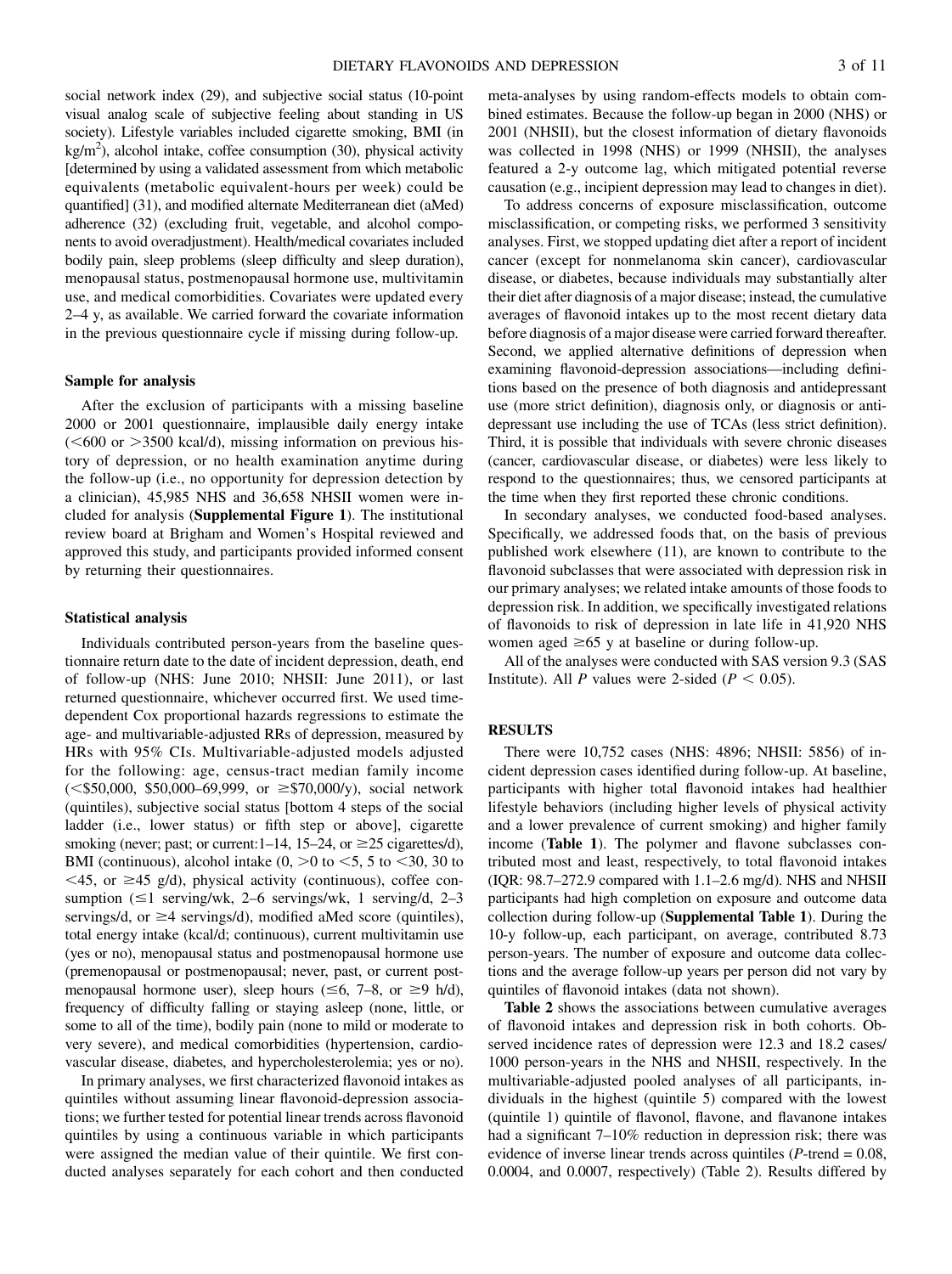# TABLE 1

Age-standardized characteristics of the study population by quintiles of total flavonoid intake at baseline in the NHS (2000) and the NHSII (2001)<sup>1</sup>

| n<br>Age, y<br>BMI, $\text{kg/m}^2$<br>Census-tract median family income,<br>in 1000 US\$<br>Total energy intake, kcal/d<br>Total flavonoids, mg/d<br>Flavonols, mg/d<br>Flavones, mg/d<br>Flavanones, mg/d | $\mathbf{1}$<br>9197<br>$65.5 \pm 7.0^2$<br>$26.6 \pm 5.3$<br>$62.4 \pm 23.6$<br>$1803.2 \pm 458.9$<br>$127.6 \pm 30.0$<br>$9.9 \pm 3.9$<br>$1.4 \pm 0.7$<br>$28.2 \pm 18.6$<br>$12.3 \pm 5.4$<br>$6.8 \pm 4.5$<br>$69.0 \pm 21.5$ | NHS (2000)<br>3<br>9197<br>$66.9 \pm 7.0$<br>$26.4 \pm 4.9$<br>$64.4 \pm 24.9$<br>$1781.7 \pm 436.2$<br>$266.2 \pm 22.7$<br>$15.0 \pm 4.1$<br>$2.3 \pm 0.9$<br>$49.8 \pm 27.5$<br>$31.1 \pm 11.0$ | $\mathfrak s$<br>9197<br>$66.8 \pm 7.1$<br>$26.3 \pm 5.0$<br>$64.9 \pm 24.9$<br>$1595.9 \pm 393.6$<br>$787.3 \pm 396.4$<br>$28.3 \pm 9.4$<br>$2.2 \pm 1.2$<br>$49.7 \pm 33.2$ | $\mathbf{1}$<br>7331<br>$46.0 \pm 4.7$<br>$26.5 \pm 6.2$<br>$64.4 \pm 22.4$<br>$1755.8 \pm 467.7$<br>$126.0 \pm 29.4$<br>$10.4 \pm 4.8$<br>$1.2 \pm 0.8$ | <b>NHSII</b> (2001)<br>3<br>7334<br>$46.1 \pm 4.7$<br>$25.8 \pm 5.6$<br>$67.5 \pm 24.9$<br>$1846.9 \pm 458.5$<br>$264.2 \pm 22.7$<br>$15.9 \pm 5.4$ | 5<br>7332<br>$46.7 \pm 4.5$<br>$26.3 \pm 5.9$<br>$66.1 \pm 24.3$<br>$1762.2 \pm 462.4$<br>$779.4 \pm 325.2$<br>$31.4 \pm 11.3$ |
|-------------------------------------------------------------------------------------------------------------------------------------------------------------------------------------------------------------|------------------------------------------------------------------------------------------------------------------------------------------------------------------------------------------------------------------------------------|---------------------------------------------------------------------------------------------------------------------------------------------------------------------------------------------------|-------------------------------------------------------------------------------------------------------------------------------------------------------------------------------|----------------------------------------------------------------------------------------------------------------------------------------------------------|-----------------------------------------------------------------------------------------------------------------------------------------------------|--------------------------------------------------------------------------------------------------------------------------------|
|                                                                                                                                                                                                             |                                                                                                                                                                                                                                    |                                                                                                                                                                                                   |                                                                                                                                                                               |                                                                                                                                                          |                                                                                                                                                     |                                                                                                                                |
|                                                                                                                                                                                                             |                                                                                                                                                                                                                                    |                                                                                                                                                                                                   |                                                                                                                                                                               |                                                                                                                                                          |                                                                                                                                                     |                                                                                                                                |
|                                                                                                                                                                                                             |                                                                                                                                                                                                                                    |                                                                                                                                                                                                   |                                                                                                                                                                               |                                                                                                                                                          |                                                                                                                                                     |                                                                                                                                |
|                                                                                                                                                                                                             |                                                                                                                                                                                                                                    |                                                                                                                                                                                                   |                                                                                                                                                                               |                                                                                                                                                          |                                                                                                                                                     |                                                                                                                                |
|                                                                                                                                                                                                             |                                                                                                                                                                                                                                    |                                                                                                                                                                                                   |                                                                                                                                                                               |                                                                                                                                                          |                                                                                                                                                     |                                                                                                                                |
|                                                                                                                                                                                                             |                                                                                                                                                                                                                                    |                                                                                                                                                                                                   |                                                                                                                                                                               |                                                                                                                                                          |                                                                                                                                                     |                                                                                                                                |
|                                                                                                                                                                                                             |                                                                                                                                                                                                                                    |                                                                                                                                                                                                   |                                                                                                                                                                               |                                                                                                                                                          |                                                                                                                                                     |                                                                                                                                |
|                                                                                                                                                                                                             |                                                                                                                                                                                                                                    |                                                                                                                                                                                                   |                                                                                                                                                                               |                                                                                                                                                          |                                                                                                                                                     |                                                                                                                                |
|                                                                                                                                                                                                             |                                                                                                                                                                                                                                    |                                                                                                                                                                                                   |                                                                                                                                                                               |                                                                                                                                                          |                                                                                                                                                     |                                                                                                                                |
|                                                                                                                                                                                                             |                                                                                                                                                                                                                                    |                                                                                                                                                                                                   |                                                                                                                                                                               |                                                                                                                                                          | $2.0 \pm 1.0$                                                                                                                                       | $1.9 \pm 1.1$                                                                                                                  |
|                                                                                                                                                                                                             |                                                                                                                                                                                                                                    |                                                                                                                                                                                                   |                                                                                                                                                                               | $21.9 \pm 16.7$                                                                                                                                          | $41.1 \pm 28.4$                                                                                                                                     | $38.4 \pm 31.0$                                                                                                                |
| Flavan-3-ols, mg/d                                                                                                                                                                                          |                                                                                                                                                                                                                                    |                                                                                                                                                                                                   | $137.1 \pm 72.0$                                                                                                                                                              | $11.8 \pm 5.2$                                                                                                                                           | $29.7 \pm 10.1$                                                                                                                                     | $146.1 \pm 75.7$                                                                                                               |
| Anthocyanins, mg/d                                                                                                                                                                                          |                                                                                                                                                                                                                                    | $13.8 \pm 9.0$                                                                                                                                                                                    | $15.8 \pm 15.8$                                                                                                                                                               | $6.7 \pm 4.8$                                                                                                                                            | $14.4 \pm 9.4$                                                                                                                                      | $15.9 \pm 17.1$                                                                                                                |
| Polymeric flavonoids, mg/d                                                                                                                                                                                  |                                                                                                                                                                                                                                    | $154.2 \pm 27.8$                                                                                                                                                                                  | $554.2 \pm 324.7$                                                                                                                                                             | $75.3 \pm 21.7$                                                                                                                                          | $162.6 \pm 27.2$                                                                                                                                    | $548.8 \pm 247.3$                                                                                                              |
| Proanthocyanidins, mg/d                                                                                                                                                                                     | $65.9 \pm 21.3$                                                                                                                                                                                                                    | $117.1 \pm 33.5$                                                                                                                                                                                  | $169.5 \pm 61.0$                                                                                                                                                              | $70.1 \pm 22.1$                                                                                                                                          | $123.7 \pm 36.4$                                                                                                                                    | $179.9 \pm 65.0$                                                                                                               |
| Orange juice, <sup>3</sup> servings/d                                                                                                                                                                       | $0.3 \pm 0.3$                                                                                                                                                                                                                      | $0.5 \pm 0.4$                                                                                                                                                                                     | $0.4 \pm 0.4$                                                                                                                                                                 | $0.2 \pm 0.3$                                                                                                                                            | $0.4 \pm 0.4$                                                                                                                                       | $0.3 \pm 0.4$                                                                                                                  |
| Oranges, <sup>3</sup> servings/d                                                                                                                                                                            | $0.1 \pm 0.1$                                                                                                                                                                                                                      | $0.3 \pm 0.2$                                                                                                                                                                                     | $0.2 \pm 0.2$                                                                                                                                                                 | $0.1 \pm 0.1$                                                                                                                                            | $0.2 \pm 0.2$                                                                                                                                       | $0.2 \pm 0.2$                                                                                                                  |
| Grapefruit juice, <sup>3</sup> servings/d                                                                                                                                                                   | $0.1 \pm 0.1$                                                                                                                                                                                                                      | $0.1 \pm 0.2$                                                                                                                                                                                     | $0.1 \pm 0.2$                                                                                                                                                                 | $0.0 \pm 0.1$                                                                                                                                            | $0.1 \pm 0.2$                                                                                                                                       | $0.1 \pm 0.2$                                                                                                                  |
| Grapefruit, <sup>3</sup> servings/d                                                                                                                                                                         | $0.1 \pm 0.1$                                                                                                                                                                                                                      | $0.2 \pm 0.2$                                                                                                                                                                                     | $0.1 \pm 0.2$                                                                                                                                                                 | $0.0 \pm 0.1$                                                                                                                                            | $0.1 \pm 0.1$                                                                                                                                       | $0.1 \pm 0.2$                                                                                                                  |
| Apples or pears, <sup>3</sup> servings/d                                                                                                                                                                    | $0.2 \pm 0.1$                                                                                                                                                                                                                      | $0.4 \pm 0.3$                                                                                                                                                                                     | $0.4 \pm 0.3$                                                                                                                                                                 | $0.1 \pm 0.1$                                                                                                                                            | $0.3 \pm 0.2$                                                                                                                                       | $0.3 \pm 0.3$                                                                                                                  |
| Tea, $3$ servings/d                                                                                                                                                                                         | $0.1 \pm 0.1$                                                                                                                                                                                                                      | $0.3 \pm 0.3$                                                                                                                                                                                     | $1.8 \pm 1.1$                                                                                                                                                                 | $0.0 \pm 0.1$                                                                                                                                            | $0.2 \pm 0.2$                                                                                                                                       | $1.9 \pm 1.0$                                                                                                                  |
| Strawberries, <sup>3</sup> servings/d                                                                                                                                                                       | $0.1 \pm 0.1$                                                                                                                                                                                                                      | $0.1 \pm 0.1$                                                                                                                                                                                     | $0.1 \pm 0.1$                                                                                                                                                                 | $0.1 \pm 0.1$                                                                                                                                            | $0.1 \pm 0.1$                                                                                                                                       | $0.1 \pm 0.2$                                                                                                                  |
| Blueberries, <sup>3</sup> servings/d                                                                                                                                                                        | $0.0 \pm 0.0$                                                                                                                                                                                                                      | $0.1 \pm 0.1$                                                                                                                                                                                     | $0.1 \pm 0.1$                                                                                                                                                                 | $0.0 \pm 0.0$                                                                                                                                            | $0.1 \pm 0.1$                                                                                                                                       | $0.1 \pm 0.1$                                                                                                                  |
| Red wine, <sup>3</sup> servings/d                                                                                                                                                                           | $0.0 \pm 0.1$                                                                                                                                                                                                                      | $0.1 \pm 0.2$                                                                                                                                                                                     | $0.1 \pm 0.2$                                                                                                                                                                 | $0.0 \pm 0.1$                                                                                                                                            | $0.1 \pm 0.2$                                                                                                                                       | $0.1 \pm 0.2$                                                                                                                  |
| Onions, <sup>3</sup> servings/d                                                                                                                                                                             | $0.1 \pm 0.2$                                                                                                                                                                                                                      | $0.2 \pm 0.2$                                                                                                                                                                                     | $0.1 \pm 0.2$                                                                                                                                                                 | $0.1 \pm 0.1$                                                                                                                                            | $0.1 \pm 0.2$                                                                                                                                       | $0.1 \pm 0.2$                                                                                                                  |
| Coffee, $3$ servings/d                                                                                                                                                                                      | $1.9 \pm 1.5$                                                                                                                                                                                                                      | $1.5 \pm 1.3$                                                                                                                                                                                     | $1.1 \pm 1.1$                                                                                                                                                                 | $1.3 \pm 1.5$                                                                                                                                            | $1.2 \pm 1.2$                                                                                                                                       | $0.9 \pm 1.2$                                                                                                                  |
| Alcohol, g/d                                                                                                                                                                                                | $7.3 \pm 11.0$                                                                                                                                                                                                                     | $5.7 \pm 8.2$                                                                                                                                                                                     | $4.4 \pm 6.9$                                                                                                                                                                 | $3.5 \pm 6.1$                                                                                                                                            | $3.6 \pm 5.4$                                                                                                                                       | $3.1 \pm 5.4$                                                                                                                  |
| aMed score                                                                                                                                                                                                  | $3.6 \pm 1.4$                                                                                                                                                                                                                      | $4.6 \pm 1.4$                                                                                                                                                                                     | $4.1 \pm 1.4$                                                                                                                                                                 | $3.3 \pm 1.5$                                                                                                                                            | $4.6 \pm 1.6$                                                                                                                                       | $4.2 \pm 1.6$                                                                                                                  |
| Physical activity, MET-h/wk                                                                                                                                                                                 | $14.8 \pm 18.8$                                                                                                                                                                                                                    | $19.9 \pm 22.9$                                                                                                                                                                                   | $18.2 \pm 21.5$                                                                                                                                                               | $17.7 \pm 21.4$                                                                                                                                          | $23.8 \pm 27.5$                                                                                                                                     | $22.2 \pm 25.5$                                                                                                                |
| Current smoker, %                                                                                                                                                                                           | 13.3                                                                                                                                                                                                                               | 5.0                                                                                                                                                                                               | 6.4                                                                                                                                                                           | 9.8                                                                                                                                                      | 4.7                                                                                                                                                 | 6.2                                                                                                                            |
| Postmenopausal, %                                                                                                                                                                                           | 98.9                                                                                                                                                                                                                               | 98.9                                                                                                                                                                                              | 98.7                                                                                                                                                                          | 30.2                                                                                                                                                     | 30.1                                                                                                                                                | 32.3                                                                                                                           |
| Current hormone use, $4\%$                                                                                                                                                                                  | 44.6                                                                                                                                                                                                                               | 46.9                                                                                                                                                                                              | 45.0                                                                                                                                                                          | 52.6                                                                                                                                                     | 55.3                                                                                                                                                | 56.4                                                                                                                           |
| Low self-rated societal position<br>(bottom 4 of 10 ladders), $%$                                                                                                                                           | 2.0                                                                                                                                                                                                                                | 1.3                                                                                                                                                                                               | 1.3                                                                                                                                                                           | 1.7                                                                                                                                                      | 1.4                                                                                                                                                 | 1.9                                                                                                                            |
| High social network (top 2 quintiles), %                                                                                                                                                                    | 29.7                                                                                                                                                                                                                               | 33.5                                                                                                                                                                                              | 30.8                                                                                                                                                                          | 32.2                                                                                                                                                     | 35.3                                                                                                                                                | 34.9                                                                                                                           |
| Normal sleep hours $(7-8 h/d)$ , %                                                                                                                                                                          | 65.7                                                                                                                                                                                                                               | 67.7                                                                                                                                                                                              | 66.1                                                                                                                                                                          | 68.8                                                                                                                                                     | 70.7                                                                                                                                                | 67.2                                                                                                                           |
| Difficulty falling or staying asleep,<br>some to all of the time, %                                                                                                                                         | 32.5                                                                                                                                                                                                                               | 30.3                                                                                                                                                                                              | 29.7                                                                                                                                                                          | 23.8                                                                                                                                                     | 23.5                                                                                                                                                | 23.5                                                                                                                           |
| Bodily pain, moderate or more, %                                                                                                                                                                            | 22.4                                                                                                                                                                                                                               | 20.8                                                                                                                                                                                              | 21.0                                                                                                                                                                          | 12.7                                                                                                                                                     | 12.3                                                                                                                                                | 13.9                                                                                                                           |
| Current multivitamin use, %                                                                                                                                                                                 | 63.9                                                                                                                                                                                                                               | 69.6                                                                                                                                                                                              | 67.5                                                                                                                                                                          | 53.2                                                                                                                                                     | 61.5                                                                                                                                                | 59.7                                                                                                                           |
| Cancer, %                                                                                                                                                                                                   | 14.6                                                                                                                                                                                                                               | 15.4                                                                                                                                                                                              | 15.5                                                                                                                                                                          | 8.6                                                                                                                                                      | 9.5                                                                                                                                                 | 9.3                                                                                                                            |
| Hypertension, %                                                                                                                                                                                             | 48.3                                                                                                                                                                                                                               | 47.8                                                                                                                                                                                              | 47.7                                                                                                                                                                          | 15.5                                                                                                                                                     | 14.1                                                                                                                                                | 16.8                                                                                                                           |
| Hypercholesterolemia, %                                                                                                                                                                                     | 60.2                                                                                                                                                                                                                               | 60.1                                                                                                                                                                                              | 60.7                                                                                                                                                                          | 28.8                                                                                                                                                     | 26.4                                                                                                                                                | 27.5                                                                                                                           |
| Heart disease, %                                                                                                                                                                                            | 8.0                                                                                                                                                                                                                                | 6.5                                                                                                                                                                                               | 7.9                                                                                                                                                                           | 1.1                                                                                                                                                      | 0.9                                                                                                                                                 | 0.8                                                                                                                            |
| Diabetes, %                                                                                                                                                                                                 | 8.2                                                                                                                                                                                                                                | 7.4                                                                                                                                                                                               | 7.9                                                                                                                                                                           | 2.2                                                                                                                                                      | 2.1                                                                                                                                                 | 2.1                                                                                                                            |

 $n_{1} = 82,643$ . All variables were age-adjusted except for age. aMed, alternate Mediterranean diet; MET-h, metabolic equivalent task hours; NHS, Nurses' Health Study; NHSII, Nurses' Health Study II.

 $^{2}$ Mean  $\pm$  SD (all such values).<br> $^{3}$ One serving = 1 orange one has

 $^3$ One serving = 1 orange, one-half grapefruit, 1 small glass of orange juice, 1 small glass of grapefruit juice, 1 fresh apple or pear, 1 cup (240 mL) tea, 0.5 cup strawberries or blueberries, 0.5 cup onions, 4 oz (120 mL) glass red wine, or 1 cup caffeinated coffee. <sup>4</sup>

Among postmenopausal women only.

cohort for other subclasses. Specifically, in the NHS, higher intakes of total polymers and proanthocyanidins were significantly associated with a lower risk of depression (P-trend = 0.04 and 0.03, respectively); yet, comparable results were not observed in the NHSII. Furthermore, a greater intake of total flavonoids was associated with significantly lower depression risk

only in the NHS, with evidence of effect heterogeneity in several quintile groups between cohorts.

A sensitivity analysis, in which dietary information was no longer updated after participants developed major chronic conditions, yielded results similar to those in Table 2 (Supplemental Table 2). Results were similar when different outcome definitions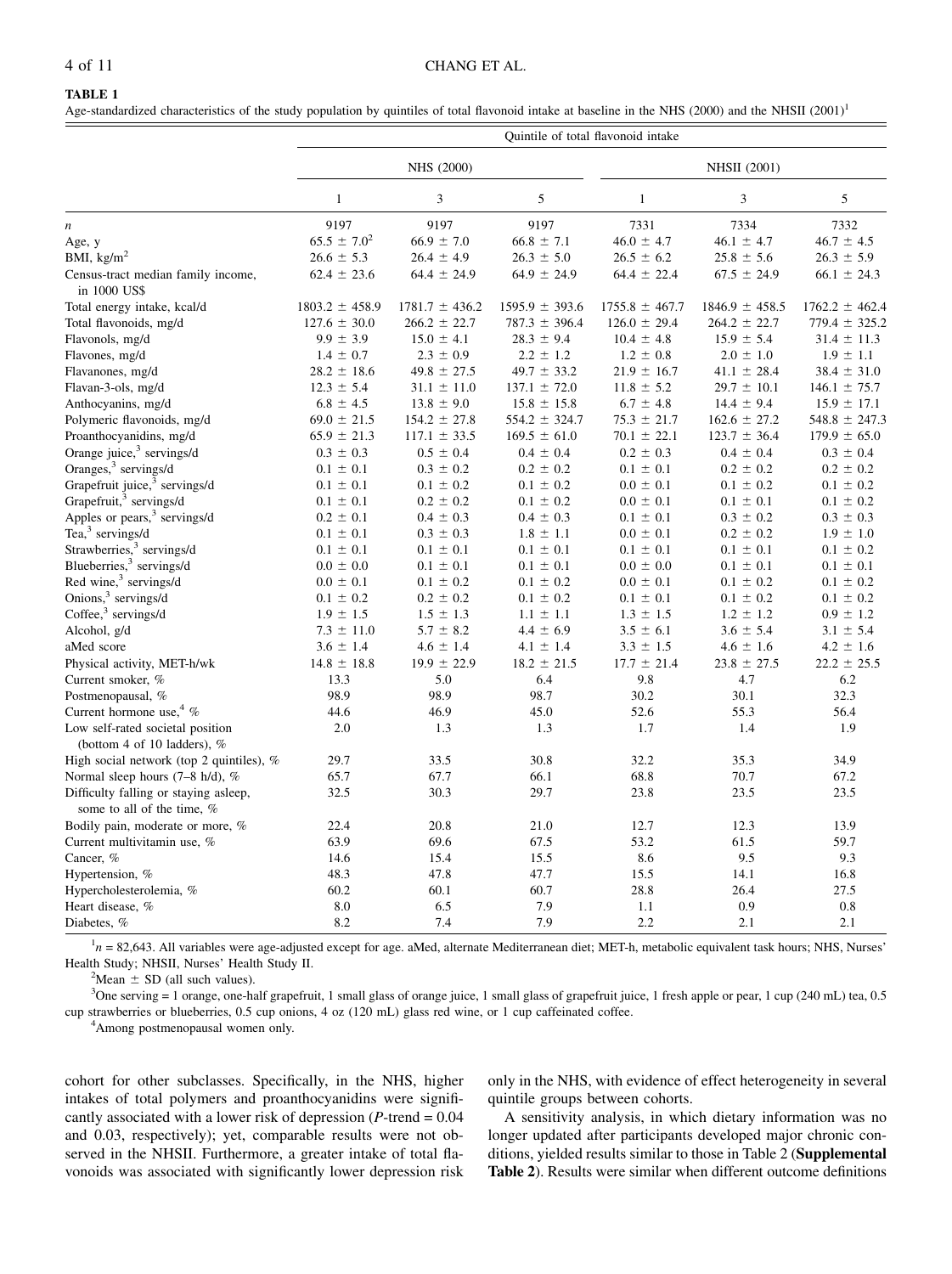# DIETARY FLAVONOIDS AND DEPRESSION 5 of 11

# TABLE 2

HRs (95% CIs) for associations between flavonoid subclass intakes and incident depression among women in the NHS and the NHSII<sup>1</sup>

|                                   |                   |                               | Quintile of intake    |                       |                       |            |
|-----------------------------------|-------------------|-------------------------------|-----------------------|-----------------------|-----------------------|------------|
|                                   | 1                 | $\overline{2}$                | 3                     | $\overline{4}$        | 5                     | $P$ -trend |
| Total flavonoids, mg/d            |                   |                               |                       |                       |                       |            |
| <b>NHS</b>                        | $\leq$ 177.8      | $>177.8-238.9$                | $>$ 238.9–315.2       | $>315.2 - 462.5$      | >462.5                |            |
| Cases/person-years, n/n           | 1089/79,907       | 963/79,893                    | 955/79,785            | 959/79,792            | 930/79,913            |            |
| Model $1^2$                       | $1.00$ (referent) | 0.89(0.81, 0.97)              | $0.89$ $(0.82, 0.97)$ | 0.89(0.81, 0.97)      | 0.85(0.78, 0.93)      | 0.01       |
| Model $2^3$                       | $1.00$ (referent) | 0.91(0.83, 1.00)              | 0.92(0.84, 1.01)      | 0.91(0.83, 1.00)      | 0.88(0.80, 0.97)      | 0.04       |
| <b>NHSII</b>                      | $\leq$ 182.4      | $>182.4 - 247.0$              | $>247.0 - 326.4$      | $>$ 326.4–478.7       | >478.7                |            |
| Cases/person-years, n/n           | 1262/64,567       | 1236/64,393                   | 1103/64,304           | 1096/64,361           | 1159/64,351           |            |
| Model $12$                        | $1.00$ (referent) | 1.03(0.95, 1.11)              | 0.95(0.87, 1.03)      | 0.95(0.87, 1.03)      | 0.98(0.91, 1.06)      | 0.45       |
| Model $2^3$                       | $1.00$ (referent) | 1.03(0.95, 1.11)              | 0.95(0.88, 1.03)      | 0.96(0.88, 1.04)      | 1.00(0.92, 1.09)      | 0.91       |
| Meta-analyzed results             |                   |                               |                       |                       |                       |            |
| Random-effects model <sup>4</sup> | $1.00$ (referent) | 0.97(0.86, 1.09)              | 0.94(0.88, 1.00)      | 0.94(0.88, 1.00)      | 0.94(0.84, 1.07)      | 0.30       |
| P-heterogeneity                   |                   | 0.05                          | 0.62                  | 0.44                  | 0.04                  | 0.13       |
| Flavonols, mg/d                   |                   |                               |                       |                       |                       |            |
| <b>NHS</b>                        | $\leq 10.8$       |                               | $>13.8 - 17.2$        | $>17.2 - 22.5$        | >22.5                 |            |
| Cases/person-years, n/n           |                   | $>10.8 - 13.8$<br>1044/79,876 | 995/79,773            | 949/79,803            | 897/79,888            |            |
| Model $1^2$                       | 1011/79,951       |                               |                       |                       |                       |            |
|                                   | $1.00$ (referent) | 1.05(0.96, 1.15)              | 1.01(0.93, 1.11)      | 0.97(0.88, 1.06)      | 0.91(0.83, 0.99)      | 0.003      |
| Model $2^3$                       | $1.00$ (referent) | 1.06(0.97, 1.15)              | 1.03(0.94, 1.12)      | 0.99(0.90, 1.09)      | 0.93(0.85, 1.02)      | 0.02       |
| <b>NHSII</b>                      | $\leq$ 11.3       | $>11.3 - 14.7$                | $>14.7 - 18.7$        | $>18.7-25.0$          | >25.0                 |            |
| Cases/person-years, n/n           | 1253/64,658       | 1165/64,452                   | 1139/64,441           | 1183/64,162           | 1116/64,263           |            |
| Model $1^2$                       | $1.00$ (referent) | 0.98(0.90, 1.06)              | 0.98(0.90, 1.06)      | 1.04(0.95, 1.12)      | 0.98(0.90, 1.06)      | 0.96       |
| Model $2^3$                       | $1.00$ (referent) | 0.95(0.87, 1.03)              | 0.93(0.85, 1.01)      | 0.98(0.90, 1.07)      | 0.94(0.86, 1.02)      | 0.37       |
| Meta-analyzed results             |                   |                               |                       |                       |                       |            |
| Random-effects model <sup>4</sup> | $1.00$ (referent) | 1.00(0.90, 1.11)              | 0.97(0.88, 1.07)      | 0.99(0.93, 1.05)      | 0.93(0.88, 0.99)      | 0.08       |
| P-heterogeneity                   |                   | 0.07                          | 0.12                  | 0.91                  | 0.90                  | 0.22       |
| Flavones, mg/d                    |                   |                               |                       |                       |                       |            |
| <b>NHS</b>                        | $\leq 1.3$        | $>1.3-1.8$                    | $>1.8-2.3$            | $>2.3-3.0$            | >3.0                  |            |
| Cases/person-years, n/n           | 1030/79,857       | 1003/79,992                   | 1014/79,844           | 915/79,876            | 934/79,721            |            |
| Model $1^2$                       | $1.00$ (referent) | 0.98(0.90, 1.07)              | 0.99(0.90, 1.08)      | 0.90(0.82, 0.98)      | 0.91(0.83, 0.99)      | 0.01       |
| Model $2^3$                       | $1.00$ (referent) | 0.99(0.91, 1.09)              | 1.01(0.92, 1.11)      | 0.92(0.84, 1.01)      | 0.94(0.86, 1.03)      | 0.07       |
| <b>NHSII</b>                      | $\leq 1.1$        | $>1.1-1.5$                    | $>1.5-2.0$            | $>2.0 - 2.6$          | >2.6                  |            |
| Cases/person-years, n/n           | 1261/64,547       | 1286/64,418                   | 1206/64,318           | 1090/64,366           | 1013/64,328           |            |
| Model $1^2$                       | $1.00$ (referent) | 1.05(0.98, 1.14)              | 1.02(0.94, 1.11)      | 0.92(0.85, 1.00)      | 0.88(0.81, 0.96)      | < 0.0001   |
| Model $2^3$                       | $1.00$ (referent) | 1.04(0.96, 1.13)              | 1.01(0.93, 1.09)      | 0.93(0.85, 1.01)      | 0.90(0.83, 0.99)      | 0.001      |
| Meta-analyzed results             |                   |                               |                       |                       |                       |            |
| Random-effects model <sup>4</sup> | $1.00$ (referent) | 1.02(0.96, 1.08)              | $1.01$ $(0.95, 1.07)$ | $0.92$ $(0.87, 0.98)$ | $0.92$ $(0.86, 0.98)$ | 0.0004     |
| P-heterogeneity                   |                   | 0.46                          | 0.94                  | 0.84                  | 0.53                  | 0.34       |
|                                   |                   |                               |                       |                       |                       |            |
| Flavanones, mg/d                  |                   |                               |                       |                       |                       |            |
| <b>NHS</b>                        | $\leq 20.2$       | $>20.2 - 33.2$                | $>$ 33.2–46.5         | $>46.5 - 64.2$        | >64.2                 |            |
| Cases/person-years, $n/n$         | 1037/79,801       | 971/79,877                    | 984/79,845            | 956/79,914            | 948/79,854            |            |
| Model $12$                        | $1.00$ (referent) | 0.93(0.85, 1.02)              | 0.94(0.86, 1.02)      | 0.90(0.82, 0.98)      | $0.86$ $(0.79, 0.94)$ | 0.001      |
| Model $2^3$                       | $1.00$ (referent) | 0.95(0.87, 1.04)              | 0.97(0.89, 1.06)      | 0.94(0.85, 1.02)      | 0.91(0.82, 0.99)      | 0.04       |
| $N\text{HSII}$                    | $\leq$ 14.0       | $>14.0 - 22.8$                | $>22.8-33.9$          | $>$ 33.9–51.5         | >51.5                 |            |
| Cases/person-years, $n/n$         | 1235/64,295       | 1225/64,266                   | 1206/64,295           | 1126/64,463           | 1064/64,657           |            |
| Model $1^2$                       | $1.00$ (referent) | 1.00(0.92, 1.08)              | 0.98(0.91, 1.07)      | 0.91(0.84, 0.99)      | 0.84(0.77, 0.91)      | < 0.0001   |
| Model $2^3$                       | $1.00$ (referent) | 1.00(0.92, 1.08)              | 0.99(0.92, 1.08)      | 0.95(0.87, 1.03)      | 0.90(0.83, 0.98)      | 0.006      |
| Meta-analyzed results             |                   |                               |                       |                       |                       |            |
| Random-effects model <sup>4</sup> | $1.00$ (referent) | 0.98(0.92, 1.04)              | 0.98(0.92, 1.04)      | 0.94(0.89, 1.00)      | 0.90(0.85, 0.96)      | 0.0007     |
| P-heterogeneity                   |                   | 0.46                          | 0.78                  | 0.85                  | 0.97                  | 0.60       |
| Flavan-3-ols, mg/d                |                   |                               |                       |                       |                       |            |
| <b>NHS</b>                        | $\leq$ 15.7       | $>15.7-24.8$                  | $>24.8 - 39.7$        | $>$ 39.7–72.1         | >72.1                 |            |
| Cases/person-years, $n/n$         | 1062/79,920       | 981/79,817                    | 963/79,778            | 925/79,871            | 965/79,905            |            |
| Model $12$                        | $1.00$ (referent) | 0.94(0.86, 1.03)              | 0.94(0.86, 1.03)      | 0.89(0.81, 0.97)      | 0.92(0.84, 1.01)      | 0.12       |
| Model $2^3$                       | $1.00$ (referent) | 0.96(0.88, 1.05)              | 0.96(0.88, 1.05)      | 0.91(0.83, 0.99)      | 0.94(0.86, 1.03)      | 0.18       |
| <b>NHSII</b>                      | $\leq 16.0$       | $>16.0 - 25.2$                | $>25.2 - 39.9$        | $>$ 39.9–74.9         | >74.9                 |            |
| Cases/person-years, $n/n$         | 1220/64,631       | 1164/64,339                   | 1132/64,278           | 1154/64,298           | 1186/64,431           |            |
| Model $12$                        | $1.00$ (referent) | 1.01(0.93, 1.09)              | 1.01(0.93, 1.10)      | 1.02(0.94, 1.11)      | 1.02(0.95, 1.11)      | 0.56       |
| Model $2^3$                       |                   |                               |                       |                       |                       |            |
|                                   | $1.00$ (referent) | 0.99(0.91, 1.07)              | 0.97(0.89, 1.05)      | 0.99(0.91, 1.08)      | 1.00(0.93, 1.09)      | 0.66       |

(Continued)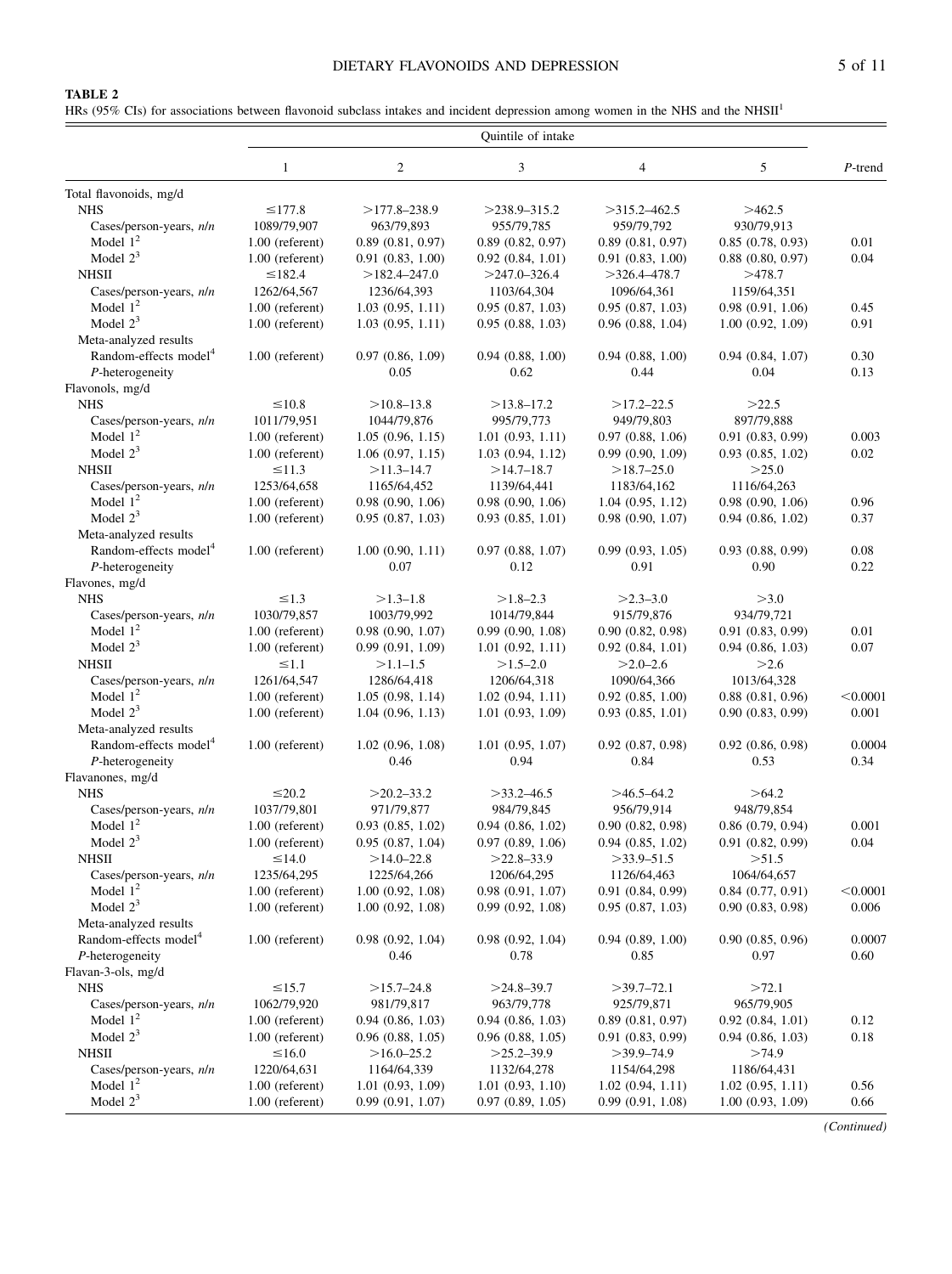# TABLE 2 (Continued)

|                                   | Quintile of intake |                  |                  |                  |                       |            |
|-----------------------------------|--------------------|------------------|------------------|------------------|-----------------------|------------|
|                                   | $\mathbf{1}$       | $\overline{2}$   | 3                | $\overline{4}$   | 5                     | $P$ -trend |
| Meta-analyzed results             |                    |                  |                  |                  |                       |            |
| Random-effects model <sup>4</sup> | $1.00$ (referent)  | 0.97(0.92, 1.04) | 0.97(0.91, 1.03) | 0.95(0.87, 1.00) | 0.97(0.91, 1.04)      | 0.64       |
| P-heterogeneity                   |                    | 0.72             | 0.93             | 0.15             | 0.27                  | 0.19       |
| Anthocyanins, mg/d                |                    |                  |                  |                  |                       |            |
| <b>NHS</b>                        | $\leq 5.9$         | $>5.9-9.3$       | $>9.3 - 13.4$    | $>13.4 - 20.1$   | >20.1                 |            |
| Cases/person-years, $n/n$         | 1099/79.947        | 983/79,946       | 942/79,821       | 910/79,880       | 962/79.696            |            |
| Model $12$                        | $1.00$ (referent)  | 0.91(0.83, 0.99) | 0.89(0.81, 0.97) | 0.87(0.79, 0.95) | 0.94(0.86, 1.03)      | 0.38       |
| Model $2^3$                       | $1.00$ (referent)  | 0.92(0.85, 1.01) | 0.92(0.84, 1.00) | 0.91(0.83, 1.00) | 1.00(0.91, 1.10)      | 0.52       |
| <b>NHSII</b>                      | $\leq 6.3$         | $>6.3 - 10.5$    | $>10.5 - 15.3$   | $>15.3 - 23.2$   | >23.2                 |            |
| Cases/person-years, $n/n$         | 1331/64.672        | 1253/64,563      | 1154/64,355      | 1105/64,292      | 1013/64,095           |            |
| Model $12$                        | $1.00$ (referent)  | 1.00(0.92, 1.08) | 0.95(0.88, 1.03) | 0.95(0.87, 1.02) | 0.92(0.84, 1.00)      | 0.02       |
| Model $2^3$                       | $1.00$ (referent)  | 1.01(0.93, 1.09) | 0.97(0.89, 1.05) | 0.97(0.89, 1.05) | 0.95(0.87, 1.04)      | 0.17       |
| Meta-analyzed results             |                    |                  |                  |                  |                       |            |
| Random-effects model <sup>4</sup> | $1.00$ (referent)  | 0.97(0.89, 1.06) | 0.94(0.89, 1.00) | 0.94(0.88, 1.00) | 0.97(0.91, 1.04)      | 0.70       |
| P-heterogeneity                   |                    | 0.14             | 0.38             | 0.33             | 0.41                  | 0.17       |
| Polymeric flavonoids, mg/d        |                    |                  |                  |                  |                       |            |
| <b>NHS</b>                        | ≤96.3              | $>96.3 - 137.2$  | $>137.2-190.9$   | $>190.9 - 300.6$ | >300.6                |            |
| Cases/person-years, n/n           | 1072/79,925        | 998/79,856       | 952/79,809       | 937/79,806       | 937/79,895            |            |
| Model $1^2$                       | $1.00$ (referent)  | 0.95(0.87, 1.04) | 0.92(0.84, 1.00) | 0.89(0.82, 0.98) | 0.89(0.81, 0.97)      | 0.01       |
| Model $2^3$                       | $1.00$ (referent)  | 0.98(0.90, 1.07) | 0.95(0.87, 1.04) | 0.93(0.85, 1.02) | 0.91(0.83, 1.00)      | 0.04       |
| <b>NHSII</b>                      | $\leq 108.6$       | $>108.6 - 151.9$ | $>151.9-208.0$   | $>208.0 - 321.9$ | >321.9                |            |
| Cases/person-years, $n/n$         | 1270/64,623        | 1181/64,379      | 1120/64,276      | 1124/64,321      | 1161/64,378           |            |
| Model $12$                        | $1.00$ (referent)  | 0.98(0.90, 1.06) | 0.96(0.89, 1.05) | 0.97(0.89, 1.05) | 0.98(0.90, 1.06)      | 0.76       |
| Model $2^3$                       | $1.00$ (referent)  | 0.97(0.90, 1.05) | 0.96(0.89, 1.05) | 0.97(0.90, 1.06) | 0.99(0.91, 1.07)      | 0.91       |
| Meta-analyzed results             |                    |                  |                  |                  |                       |            |
| Random-effects model <sup>4</sup> | $1.00$ (referent)  | 0.98(0.92, 1.04) | 0.96(0.90, 1.02) | 0.95(0.90, 1.01) | 0.96(0.88, 1.03)      | 0.39       |
| P-heterogeneity                   |                    | 0.86             | 0.88             | 0.46             | 0.19                  | 0.10       |
| Proanthocyanidins, mg/d           |                    |                  |                  |                  |                       |            |
| <b>NHS</b>                        | $\leq$ 79.9        | $>79.9 - 103.3$  | $>103.3 - 127.3$ | $>127.3 - 160.0$ | >160.0                |            |
| Cases/person-years, $n/n$         | 1108/79,935        | 975/79,907       | 1002/79,877      | 929/79,775       | 882/79,796            |            |
| Model $1^2$                       | $1.00$ (referent)  | 0.89(0.82, 0.98) | 0.93(0.85, 1.01) | 0.87(0.80, 0.95) | $0.82$ $(0.75, 0.90)$ | < 0.0001   |
| Model $2^3$                       | $1.00$ (referent)  | 0.92(0.84, 1.00) | 0.96(0.88, 1.05) | 0.92(0.84, 1.01) | 0.89(0.81, 0.97)      | 0.03       |
| <b>NHSII</b>                      | $\leq 87.7$        | $>87.7 - 114.0$  | $>114.0 - 141.5$ | $>141.5-179.0$   | >179.0                |            |
| Cases/person-years, $n/n$         | 1298/64,671        | 1237/64,498      | 1170/64,384      | 1109/64,234      | 1042/64,189           |            |
| Model $12$                        | $1.00$ (referent)  | 1.00(0.92, 1.08) | 0.98(0.91, 1.06) | 0.95(0.88, 1.03) | 0.93(0.86, 1.01)      | 0.05       |
| Model $2^3$                       | $1.00$ (referent)  | 1.00(0.93, 1.09) | 0.99(0.91, 1.07) | 0.98(0.90, 1.06) | 0.97(0.89, 1.06)      | 0.40       |
| Meta-analyzed results             |                    |                  |                  |                  |                       |            |
| Random-effects model <sup>4</sup> | $1.00$ (referent)  | 0.96(0.88, 1.05) | 0.97(0.92, 1.03) | 0.95(0.89, 1.01) | 0.93(0.85, 1.02)      | 0.08       |
| P-heterogeneity                   |                    | 0.13             | 0.61             | 0.39             | 0.17                  | 0.24       |

 $n_{\text{H}} = 82,643$ . HRs (95% CIs) for depression by intake category of total flavonoids and individual subclasses of flavonoids were analyzed by using Cox proportional hazards models. The test for trend was performed by using the median value for each intake category. Depression was assessed by either selfreported physician diagnosis or regular use of antidepressant medication. NHS, Nurses' Health Study; NHSII, Nurses' Health Study II. <sup>2</sup>

 $2^2$ Model 1 adjusted for age and questionnaire cycle.

<sup>3</sup>Model 2 adjusted for age, questionnaire cycle, total energy intake (continuous), social network (quintiles), alternate Mediterranean diet score (quintiles; excluding components of vegetables, fruit, and alcohol), census-tract family income ( $\leq$ \$50,000, \$50,000–69,999, or  $\geq$ \$70,000/y), alcohol intake (0, 0.1–4.9, 5.0–29.9, 30–44.9, or  $\geq$ 45.0 g/d), subjective self-rated societal position (low or other), cigarette smoking (never; past; current: 1–14, 15–24, or  $\geq$ 25 cigarettes/d), BMI (continuous), physical activity in total metabolic equivalents per week (continuous), actual sleep hours ( $\leq 6$ ,  $7-8$ , or  $\geq 9$  h/d), frequency of difficulty falling or staying asleep (none, little, or some to all of the time), bodily pain (none to mild or moderate to very severe), current multivitamin use (yes or no), coffee consumption ( $\leq 1$  serving/wk, 2–6 servings/wk, 1 serving/d, 2–3 servings/d, or  $\geq 4$  servings/d), menopausal status and postmenopausal hormone use [premenopausal or postmenopausal (never postmenopausal hormone user, past postmenopausal hormone user, or current postmenopausal hormone user)], history of hypertension (yes or no), history of cardiovascular disease (yes or no), history of diabetes (yes or no), and history of hypercholesterolemia (yes or no). <sup>4</sup>

Data were meta-analyzed by using random-effects model of results from model 2.

were applied, but the 95% CIs were wider when the more strict definition was used—likely due to the reduced numbers of cases (Supplemental Table 3). We conducted a competing risk analysis, in which participants were censored when a major disease (cancer, heart disease, or diabetes) occurred; this reduced personyears by 29% and 16% in the NHS and NHSII, respectively. However, findings from the competing risk analysis were similar to those from the primary analyses (Supplemental Table 4). Finally, given the potential for confounding by other nutrients in flavonoid-rich foods that may be associated with depression, we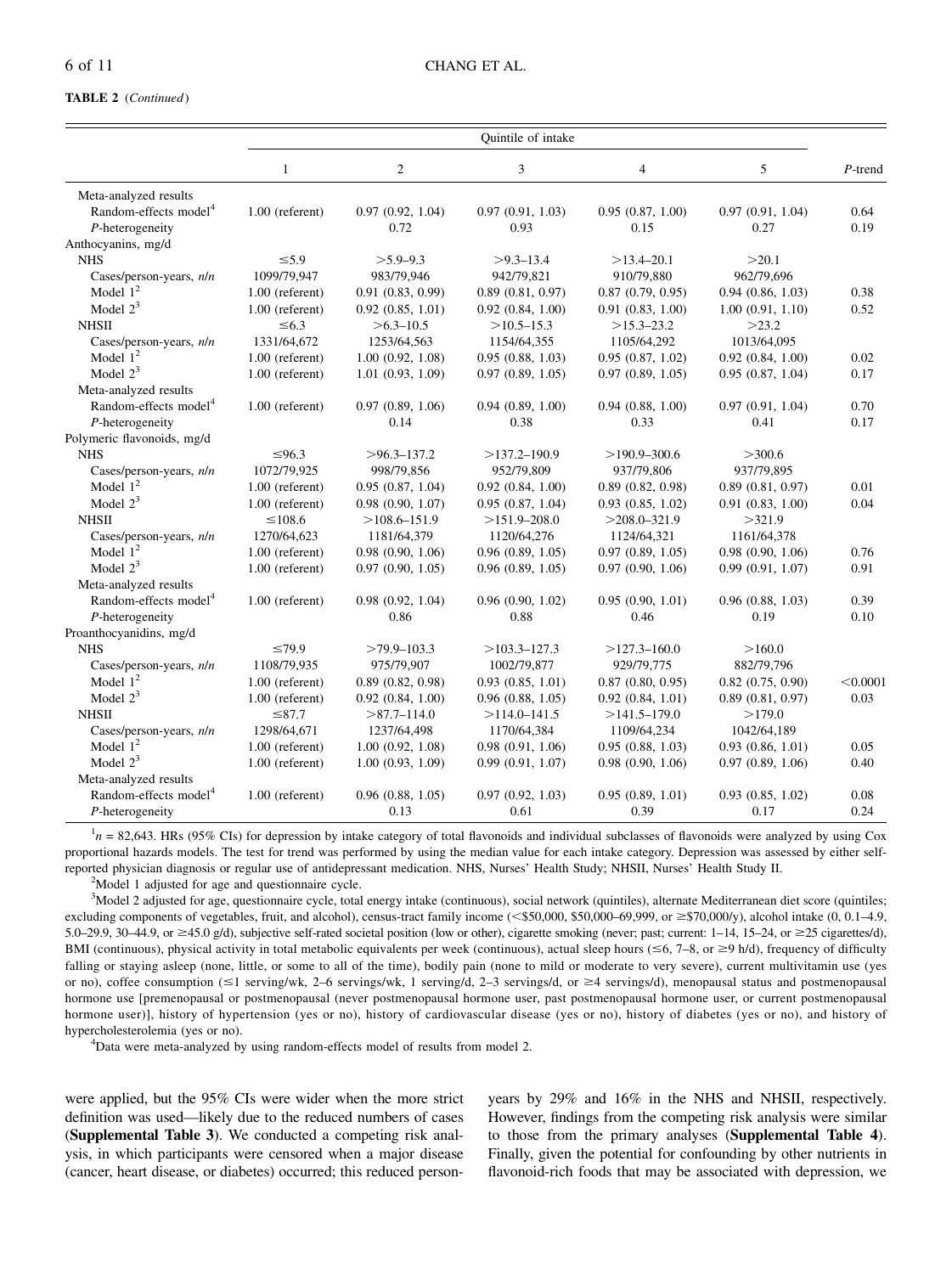performed additional analyses that further adjusted for intakes of omega-3 fatty acids, vitamin C, vitamin B-6, vitamin B-12, and folate; the results were unchanged (data not shown). The results remained the same when the aMed score adjusted for in the model also included fruit and vegetable components (data not shown).

We then conducted food-based analyses for the major sources of the flavonoid subclasses that were significantly associated with lower depression risk in the pooled results in Table 2: flavonols, flavones, and flavanones. The predominant flavone and flavanone contributors, citrus (including orange and grapefruit) fruit and juices (33), were significantly inversely associated with depression risk in a dose-response fashion. Compared with citrus intake of  $\leq 1$ serving/wk, intakes of  $\geq$  2 servings/d were associated with an 18% reduction in depression risk (Table 3); this association was consistent in both cohorts. Both citrus fruit and juices were individually associated with lower depression risk (P-trend = 0.001 and 0.05, respectively); however, although moderate consumption of citrus fruit was related to lower depression risk, the significant association between citrus juice and lower depression risk was seen only at the highest consumption amount. With regard to flavonols, tea and onions are 2 major contributors. Being in the highest  $(\geq 4)$ cups/d) compared with the lowest (rarely or never) tea consumption group was significantly associated with a 12% lower risk of depression; onion intake was not associated with depression risk.

In the analyses of flavonoids and late-life depression (i.e., women aged  $\geq$  65 y at baseline or during follow-up) (**Supplemental Table** 5), the observed incidence rate was 12.0 cases/1000 person-years when depression was defined by self-report of physician or clinician diagnosis or antidepressant treatment. When the outcome included diagnosis, antidepressant use, and/or clinically relevant depressive symptoms, the incidence rate was 24.2 cases/1000 personyears, which is consistent with sex-specific late-life incidence rates of any depression (i.e., either minor or major depression) observed elsewhere (34, 35). Importantly, comparing results by using the

different definitions of depression, the patterns of inverse associations between dietary flavonoids and late-life depression were consistent. However, effect estimates appeared stronger, with narrower 95% CIs, in analyses that incorporated depressive symptoms. For example, placement in quintile 5 (compared with quintile 1) for almost all flavonoid subclasses was related to significantly lower depression risk, with evidence of linear trends. The exception was flavan-3-ols monomers (Table 4), which suggests that polymers of flavan-3-ols may be more relevant than monomers to late-life depression risk. The strongest associations were seen for flavones and proanthocyanidins (quintile 5 compared with quintile 1; HR for both: 0.83; 95% CI: 0.77, 0.90). The complementary food-based analysis showed that higher intakes of apples/pears and citrus were associated with lower depression risk ( $P$ -trend = 0.002 and 0.02, respectively) (Table 5).

## DISCUSSION

To our knowledge, this is the first large-scale prospective study to examine the association between self-reported habitual intakes of major flavonoid subclasses and depression risk. Combining via meta-analysis the results from the NHS and NHSII cohorts, which were composed of middle-aged (i.e., NHSII: mean age of 46 y at baseline) and older (i.e., NHS: mean age of 67 y at baseline) women, we observed that the highest intakes of flavonols, flavones, and flavanones were significantly associated with a 7–10% lower risk of depression compared with the lowest intakes; higher intakes of flavan-3-ols and anthocyanins were not significantly associated with lower depression risk. In addition, total flavonoids, polymeric flavonoids, and proanthocyanidins were associated only with a significant reduction in depression risk in the older cohort of participants (i.e., NHS) but not among the middle-aged women of the NHSII.

Although the association estimates were moderate and intervention trials are needed to further understand the clinical

#### TABLE 3

Pooled HRs (95% CIs) for associations between intakes of flavonoid-rich food and incident depression among women in the NHS and the NHSII<sup>1</sup>

|                                | Intake category <sup><math>\angle</math></sup> |                   |                  |                  |                  |          |
|--------------------------------|------------------------------------------------|-------------------|------------------|------------------|------------------|----------|
|                                |                                                |                   |                  | 4                |                  | P-trend  |
| Citrus fruit and juice results | $1.00$ (referent)                              | 0.94(0.85, 1.05)  | 0.89(0.78, 1.02) | 0.85(0.75, 0.97) | 0.82(0.74, 0.91) | < 0.0001 |
| Citrus fruit                   | 1.00 (referent)                                | 0.93(0.88, 0.99)  | 0.91(0.86, 0.96) | 0.97(0.83, 1.13) | 0.87(0.75, 1.01) | 0.001    |
| Citrus juice                   | 1.00 (referent)                                | 0.99(0.88, 1.12)  | 0.98(0.92, 1.05) | 0.96(0.88, 1.04) | 0.90(0.82, 0.98) | 0.05     |
| Tea                            | 1.00 (referent)                                | 0.96(0.90, 1.02)  | 0.98(0.92, 1.04) | 0.96(0.90, 1.03) | 0.88(0.78, 1.00) | 0.30     |
| Onions                         | 1.00 (referent)                                | 1.00 (0.94, 1.06) | 0.98(0.92, 1.05) | 0.96(0.89, 1.02) | 0.99(0.89, 1.09) | 0.25     |

 $n_{\text{H}} = 82,643$ . Depression was assessed by either self-reported physician diagnosis or regular use of antidepressant medication. HRs (95% CIs) for depression by intake category of total flavonoids and individual subclasses of flavonoids were analyzed by using Cox proportional hazards models. The test for trend was performed by using the median value for each intake category. Model adjusted for age, questionnaire cycle, total energy intake (continuous), social network (quintiles), alternate Mediterranean diet score (quintiles), census-tract family income (<\$50,000, \$50,000–69,999, or  $\geq$ \$70,000/y), alcohol intake  $(0, 0.1-4.9, 5.0-29.9, 30-44.9, \text{ or } \geq 45.0 \text{ g/d})$ , subjective self-rated societal position (low or other), cigarette smoking (never; past; current: 1-14, 15-24, or  $\geq$ 25 cigarettes/d), BMI (continuous), physical activity in total metabolic equivalents per week (continuous), actual sleep hours ( $\leq$ 6, 7–8, or  $\geq$ 9 h/d), frequency of difficulty falling or staying asleep (none, little, or some to all of the time), bodily pain (none to mild or moderate to very severe), current multivitamin use (yes or no), coffee consumption ( $\leq 1$  serving/wk, 2–6 servings/wk, 1 serving/d, 2–3 servings/d, or  $\geq 4$  servings/d), menopausal status and postmenopausal hormone use [premenopausal or postmenopausal (never postmenopausal hormone user, past postmenopausal hormone user, or current postmenopausal hormone user)], history of hypertension (yes or no), history of cardiovascular disease (yes or no), history of diabetes (yes or no), and history of hypercholesterolemia (yes or no). Data were meta-analyzed using random-effects models. NHS, Nurses' Health Study; NHSII, Nurses' Health Study II. <sup>2</sup>

<sup>2</sup>Category values were as follows—citrus fruit and juice, citrus fruit, and citrus juice:  $1$  (<1 serving/wk), 2 (1 serving/wk), 3 (2–6 servings/wk), 4 (1 serving/d), and 5 ( $\geq$ 2 servings/d); tea: 1 (<1 serving/mo), 2 ( $\geq$ 1 serving/mo to  $\leq$ 1 serving/wk), 3 (2–6 servings/wk), 4 (1–3 servings/d), and  $5 \approx 5 \text{ eV}$  servings/d); onion:  $1 \ll 1$  serving/mo),  $2(1-3 \text{ serving/mo})$ ,  $3(1 \text{ serving/wk})$ ,  $4(2-4 \text{ serving/wk})$ , and  $5 \approx 5 \text{ serving/wk})$ . One serving = 1 orange, one-half grapefruit, 1 small glass of orange juice, 1 small glass of grapefruit juice, 1 cup (240 mL) tea, or 0.5 cup onions.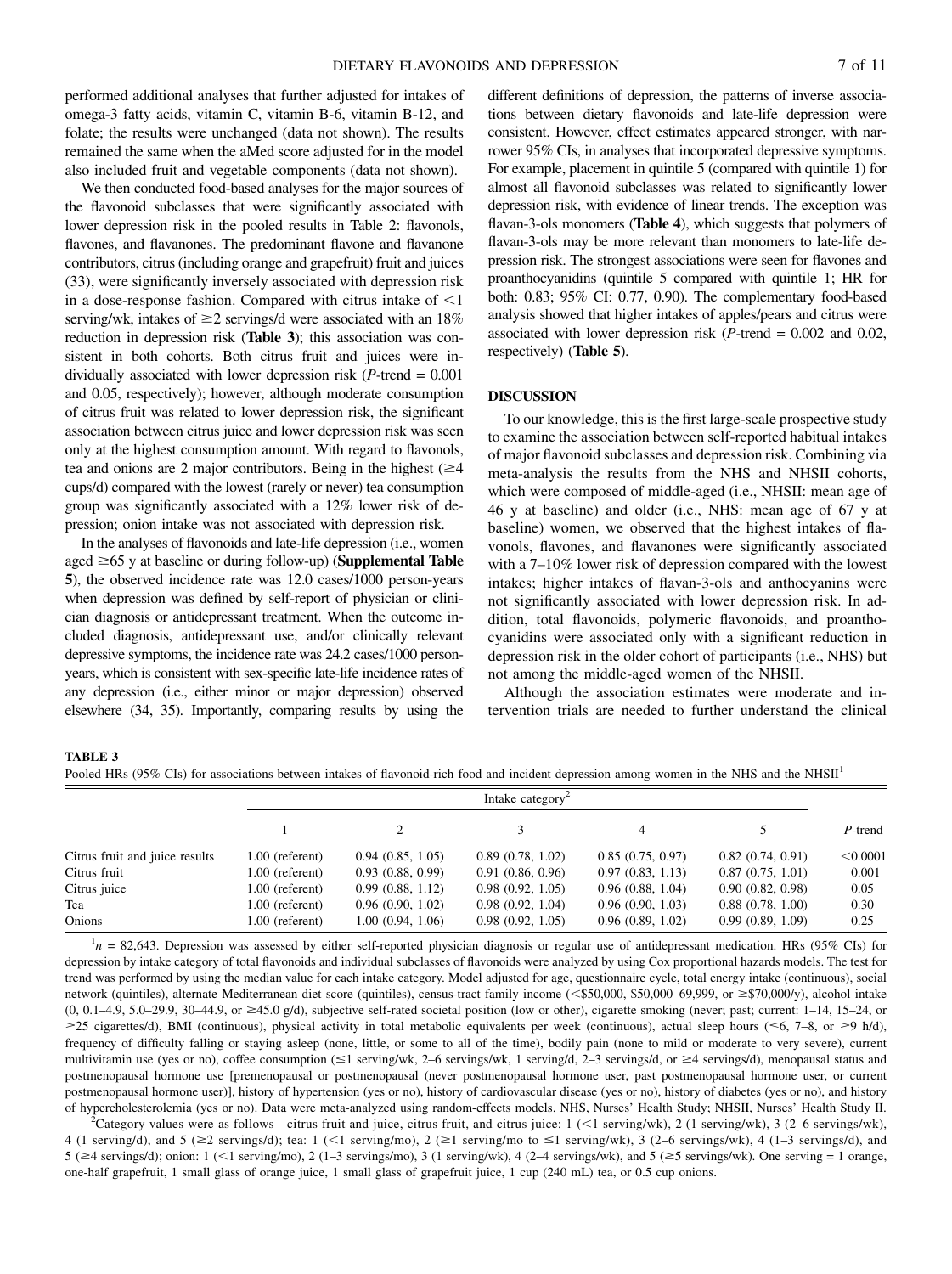# TABLE 4

HRs (95% CIs) for associations between flavonoid subclass intakes and incident late-life depression among women in the NHS, aged  $\geq 65$  y<sup>1</sup>

|                                                                        | Quintile of intake |                  |                  |                  |                  |            |
|------------------------------------------------------------------------|--------------------|------------------|------------------|------------------|------------------|------------|
|                                                                        |                    | $\mathfrak{2}$   | 3                | $\overline{4}$   | 5                | $P$ -trend |
| Late-life depression, assessed by                                      |                    |                  |                  |                  |                  |            |
| self-reported diagnosis, treatment,<br>or severe symptoms <sup>2</sup> |                    |                  |                  |                  |                  |            |
| Total flavonoids                                                       | $1.00$ (referent)  | 0.96(0.89, 1.03) | 0.96(0.89, 1.04) | 0.92(0.85, 0.99) | 0.89(0.82, 0.96) | 0.003      |
| Flavonols                                                              | $1.00$ (referent)  | 1.05(0.97, 1.13) | 0.98(0.91, 1.06) | 0.91(0.84, 0.99) | 0.90(0.83, 0.97) | 0.0001     |
| <b>Flavones</b>                                                        | $1.00$ (referent)  | 0.96(0.89, 1.04) | 0.95(0.88, 1.02) | 0.91(0.84, 0.98) | 0.83(0.77, 0.90) | < 0.0001   |
| <b>Flavanones</b>                                                      | $1.00$ (referent)  | 0.91(0.84, 0.98) | 0.96(0.88, 1.03) | 0.93(0.86, 1.00) | 0.86(0.80, 0.93) | 0.001      |
| Flavan-3-ols                                                           | $1.00$ (referent)  | 0.97(0.90, 1.05) | 0.95(0.88, 1.02) | 0.90(0.83, 0.97) | 0.93(0.86, 1.01) | 0.07       |
| Anthocyanins                                                           | $1.00$ (referent)  | 0.90(0.84, 0.97) | 0.92(0.85, 0.99) | 0.86(0.79, 0.93) | 0.90(0.83, 0.97) | 0.03       |
| Polymeric flavonoids                                                   | $1.00$ (referent)  | 1.00(0.92, 1.07) | 0.96(0.89, 1.03) | 0.94(0.87, 1.02) | 0.88(0.82, 0.96) | 0.0007     |
| Proanthocyanidins                                                      | $1.00$ (referent)  | 0.95(0.88, 1.02) | 0.96(0.89, 1.03) | 0.92(0.85, 1.00) | 0.83(0.77, 0.90) | < 0.0001   |
| Late-life depression, assessed by                                      |                    |                  |                  |                  |                  |            |
| self-reported diagnosis or treatment <sup>3</sup>                      |                    |                  |                  |                  |                  |            |
| Total flavonoids                                                       | $1.00$ (referent)  | 0.90(0.81, 1.00) | 0.91(0.81, 1.01) | 0.91(0.82, 1.01) | 0.87(0.78, 0.97) | 0.05       |
| Flavonols                                                              | $1.00$ (referent)  | 1.10(0.99, 1.21) | 0.97(0.87, 1.08) | 0.96(0.86, 1.07) | 0.93(0.84, 1.04) | 0.03       |
| Flavones                                                               | $1.00$ (referent)  | 1.04(0.94, 1.16) | 1.07(0.96, 1.19) | 0.99(0.89, 1.11) | 0.94(0.84, 1.05) | 0.14       |
| <b>Flavanones</b>                                                      | $1.00$ (referent)  | 0.98(0.88, 1.09) | 1.02(0.92, 1.14) | 0.96(0.86, 1.07) | 0.91(0.82, 1.02) | 0.08       |
| Flavan-3-ols                                                           | $1.00$ (referent)  | 0.95(0.86, 1.05) | 0.95(0.86, 1.06) | 0.87(0.78, 0.97) | 0.91(0.82, 1.02) | 0.11       |
| Anthocyanins                                                           | $1.00$ (referent)  | 0.93(0.84, 1.04) | 0.96(0.86, 1.06) | 0.96(0.86, 1.07) | 1.04(0.93, 1.16) | 0.22       |
| Polymeric flavonoids                                                   | $1.00$ (referent)  | 0.99(0.89, 1.10) | 0.96(0.86, 1.07) | 0.93(0.84, 1.04) | 0.88(0.79, 0.99) | 0.01       |
| Proanthocyanidins                                                      | $1.00$ (referent)  | 0.92(0.83, 1.03) | 0.99(0.89, 1.10) | 0.96(0.87, 1.07) | 0.88(0.78, 0.98) | 0.05       |

 $n_{\text{H}} = 41,920$ . HRs (95% CIs) for depression by intake category of total flavonoids and individual subclasses of flavonoids were analyzed by using Cox proportional hazards models. The test for trend was performed by using the median value for each intake category. Model adjusted for age, questionnaire cycle, total energy intake (continuous), social network (quintiles), alternate Mediterranean diet score (quintiles; excluding components of vegetables, fruit, and alcohol), census-tract family income (<\$50,000, \$50,000–69,999, or  $\geq$ \$70,000/y), alcohol intake (0, 0.1–4.9, 5.0–29.9, 30–44.9, or  $\geq$ 45.0 g/d), subjective self-rated societal position (low or other), cigarette smoking (never; past; current:  $1-14$ ,  $15-24$ , or  $\geq 25$  cigarettes/d), BMI (continuous), physical activity in total metabolic equivalents per week (continuous), actual sleep hours ( $\leq 6$ , 7–8, or  $\geq 9$  h/d), frequency of difficulty falling or staying asleep (none, little, or some to all of the time), bodily pain (none to mild or moderate to very severe), current multivitamin use (yes or no), coffee consumption  $(\leq 1$ serving/wk, 2–6 servings/wk, 1 serving/d, 2–3 servings/d, or ≥4 servings/d), menopausal status and postmenopausal hormone use [premenopausal or postmenopausal (never postmenopausal hormone user, past postmenopausal hormone user, or current postmenopausal hormone user)], history of hypertension (yes or no), history of cardiovascular disease (yes or no), history of diabetes (yes or no), and history of hypercholesterolemia (yes or no). NHS, Nurses' Health Study.

<sup>2</sup>Late-life depression assessed by either self-reported physician diagnosis, regular use of antidepressant medication, or the presence of severe depressive symptoms. The incident rate was  $6734 \text{ cases}/278,582.4 = 24.2 \text{ cases}/1000 \text{ person-years}.$ 

 ${}^{3}$ Late-life depression assessed by either self-reported physician diagnosis or regular use of antidepressant medication. The incident rate was 3527 cases/294,800 = 12.0 cases/1000 person-years.

importance of these findings, several points can be highlighted. First, despite modest effect estimates, at a population level the results may be important. By using a population-attributable risk framework, 5% of the depression cases that occurred in both the NHS and NHSII could have been prevented if all women in the lowest 3 quintiles of flavanone intakes switched to the highest 2 quintile of intakes. Importantly, such computations require assumptions of causal links, which can only be established in randomized trials or other experimental approaches; thus, population-attributable risk estimates are more speculative in observational studies. Nevertheless, they are helpful at conveying the broader concept that small effect estimates from a common exposure can translate to relatively larger impacts on health. Second, although the magnitudes of overall estimates of association were modest in the primary analysis, the associations were stronger with respect to late-life depression. For example, women in the highest quintile of flavones and proanthocyanidins showed a significant 17% reduction in the risk of late-life depression. Third, the significant dose-response relation and consistency across 2 cohorts for several specific flavonoids made the observed inverse associations less likely to be due to chance.

Available evidence with regard to flavonoid-depression associations is limited, particularly data from epidemiologic studies and trials. Existing work has focused on intakes of a specific flavonoid-rich food (typically, cocoa or tea) or overall fruit and vegetable consumption. Inverse associations were observed in some studies, but most were cross-sectional and did not involve comprehensive evaluations of flavonoid subclasses or a broad range of food sources (36–38). Moreover, our results are in line with evidence of favorable relations of flavonoids to other laterlife brain outcomes, including cognitive decline and Parkinson disease (13, 17). Finally, preliminary evidence from randomized controlled trials suggested benefits of specific flavonoid compounds for reducing depressive symptoms or enhancing mood (39, 40). However, most of these randomized controlled trials focused on short-term action of flavonoids on change in depressive symptoms and had small sample sizes. Overall, there is no comparable evidence with regard to whether long-term habitual intakes of flavonoids affect depression risk. Thus, the current study makes a unique contribution to the literature.

Although the specific links between flavonoids and depression are unclear, growing evidence supports a beneficial role for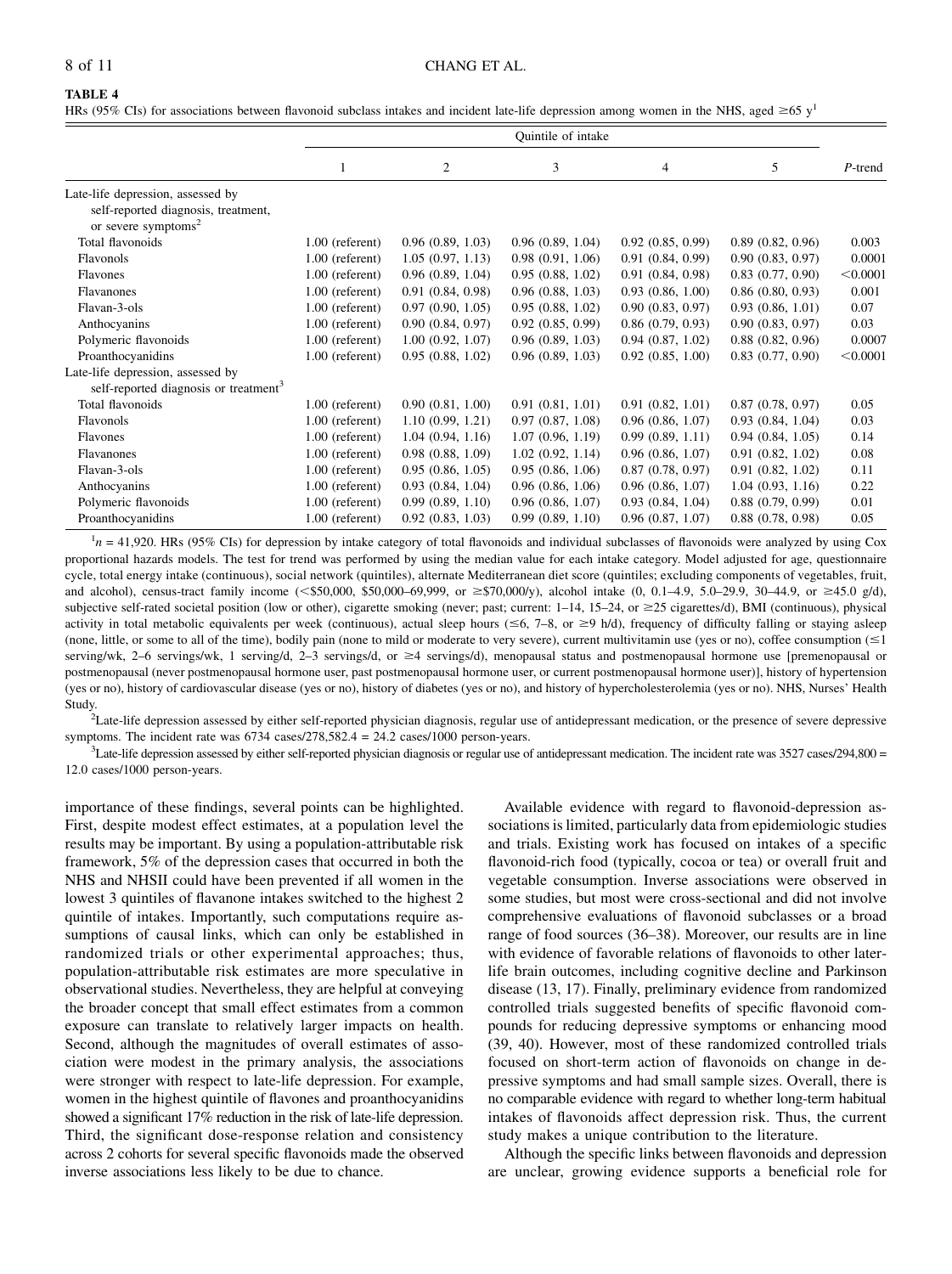TABLE 5

HRs (95% CIs) for associations between intakes of flavonoid-rich food and incident late-life depression among women aged  $\geq 65$  y in the NHS<sup>1</sup>

|                         | Intake category <sup>2</sup> |                  |                  |                  |                  |         |
|-------------------------|------------------------------|------------------|------------------|------------------|------------------|---------|
|                         |                              | 2                |                  | 4                |                  | P-trend |
| Citrus fruit and juices | 1.00 (referent)              | 0.90(0.75, 1.09) | 0.88(0.76, 1.01) | 0.90(0.77, 1.05) | 0.84(0.72, 0.97) | 0.02    |
| Tea                     | 1.00 (referent)              | 1.02(0.94, 1.11) | 0.96(0.89, 1.04) | 0.98(0.90, 1.07) | 0.88(0.75, 1.04) | 0.11    |
| Onions                  | 1.00 (referent)              | 0.98(0.89, 1.06) | 1.01(0.92, 1.10) | 0.96(0.88, 1.05) | 0.93(0.82, 1.04) | 0.22    |
| Apples or pears         | 1.00 (referent)              | 0.99(0.83, 1.18) | 0.91(0.76, 1.09) | 0.92(0.77, 1.09) | 0.84(0.71, 1.01) | 0.002   |
| <b>Strawberries</b>     | 1.00 (referent)              | 0.99(0.87, 1.12) | 0.97(0.85, 1.09) | 0.95(0.84, 1.08) | 0.92(0.73, 1.14) | 0.22    |
| <b>Blueberries</b>      | 1.00 (referent)              | 0.96(0.90, 1.02) | 0.95(0.88, 1.02) | 0.97(0.88, 1.08) | 0.70(0.46, 1.07) | 0.17    |
| Red wine                | 1.00 (referent)              | 1.03(0.96, 1.10) | 0.98(0.90, 1.08) | 0.91(0.83, 1.01) | 0.94(0.81, 1.08) | 0.09    |

 $n_{\text{H}} = 41,920$ . HRs (95% CIs) for depression by intake category of total flavonoids and individual subclasses of flavonoids were analyzed by using Cox proportional hazards models. The test for trend was performed by using the median value for each intake category. Model adjusted for age, questionnaire cycle, total energy intake (continuous), social network (quintiles), alternate Mediterranean diet score (quintiles), census-tract family income (<\$50,000, \$50,000–69,999, or  $\geq$ \$70,000/y), alcohol intake (0, 0.1–4.9, 5.0–29.9, 30–44.9, or  $\geq$ 45.0 g/d), subjective self-rated societal position (low or other), cigarette smoking (never; past; current:  $1-14$ ,  $15-24$ , or  $\geq 25$  cigarettes/d), BMI (continuous), physical activity in total metabolic equivalents per week (continuous), actual sleep hours ( $\leq 6$ ,  $7-8$ , or  $\geq 9$  h/d), frequency of difficulty falling or staying asleep (none, little, or some to all of the time), bodily pain (none to mild or moderate to very severe), current multivitamin use (yes or no), coffee consumption  $(\leq 1$  serving/wk, 2–6 servings/wk, 1 serving/d, 2–3 servings/d, or  $\geq 4$  servings/d), menopausal status and postmenopausal hormone use [premenopausal or postmenopausal (never postmenopausal hormone user, past postmenopausal hormone user, or current postmenopausal hormone user)], history of hypertension (yes or no), history of cardiovascular disease (yes or no), history of diabetes (yes or no), and history of hypercholesterolemia (yes or no). Late-life depression was assessed by either self-reported physician diagnosis, regular use of antidepressant medication, or the presence of severe depressive symptoms. NHS, Nurses' Health Study.

<sup>2</sup>Category values were as follows—citrus fruit and juices: 1 (<1 serving/wk), 2 (1 servings/wk), 3 (2–4 servings/wk), 4 (5–6 servings/wk), and 5 ( $\geq$ 1 serving/d); tea:  $1$  (<1 serving/mo),  $2$  (≥1 serving/mo to  $\leq 1$  serving/wk), 3 (2–6 servings/wk), 4 (1–3 servings/d), and 5 (≥4 servings/d); onion, apples or pears, strawberries, blueberries, and red wine:  $1$  (<1 serving/mo),  $2$  (1–3 servings/mo),  $3$  (1 servings/wk),  $4$  (2–4 servings/wk), and  $5$  ( $\geq$ 5 servings/wk). One serving = 1 orange, one-half grapefruit, 1 small glass of orange juice, 1 small glass of grapefruit juice, 1 fresh apple or pear, 1 cup (240 mL) tea, 0.5 cup onions, 0.5 cup strawberries or blueberries, or one 4-ounce (120-mL) glass red wine.

flavonoids on mood and brain health (41, 42), and direct and indirect mechanisms have been suggested (43). Direct mechanisms may include modulating signaling pathways responsible for maintaining neuron survival and inducing synaptic plasticity (7, 42, 44). Indirect mechanisms may include reducing neuroinflammation, improving blood flow, or reducing oxidative stress (6, 8, 9, 45). However, it is unclear whether the different flavonoid subclasses and their metabolites share generic neuroprotection properties or whether particular flavonoids are more neuroprotective than others. It is important to note that, although many flavonoid metabolites are shown to cross the blood-brain barrier (46, 47), the beneficial effects of specific flavonoids may depend on their bioavailability—influenced by absorption, metabolism, and disposition in tissues and cells—which differs greatly by subclasses (48, 49). For example, flavanones are more efficiently absorbed than most other subclasses and have longer elimination half-lives (50). Among the older cohort (i.e., NHS), polymers including proanthocyanidins were also associated with lower depression risk. Although the full range of biological mechanisms of flavonoids involved in depression remains to be elucidated, proanthocyanidinrich botanical extracts have been shown to prevent depressive-like behaviors in proneurotoxin-treated rats and to promote antiinflammatory and antioxidant activities in rats (51, 52).

Strengths of this study include the following: a large sample size; its prospective design; a comprehensive assessment of the full range of flavonoid subclasses in habitual diet; long-term, detailed, and repeated measures of flavonoids and covariates; and lengthy follow-up. Limitations also warrant discussion. For example, it is impossible to include every single food and nutrient in the FFQ, and flavonoid values calculated from the most recent databases (11) could be misclassified because flavonoid contents of foods vary by growth and processing conditions (53) and analytic extraction methods (54). In addition, some foods with different flavonoid contents are grouped together into single questions (e.g., apples and pears are grouped together, and black and green teas are not differentiated in the NHS/NHSII FFQs). Therefore, some degree of exposure misclassification is likely. However, the quartile ranking is less likely to be affected by such misclassification, and fruit and vegetable intakes assessed from an FFQ and weighted diet records correlated well in reproducibility and validity studies in the NHS and NHSII cohorts (19–21). Although we did not have objective biomarkers of flavonoid intakes, such as urinary metabolite excretion, measured in this study, good correlations between flavonoid biomarker concentrations and fruit/vegetable intakes (0.43–0.66) have been reported elsewhere (55). Potential misclassification of the depression outcome must also be considered, despite past success in using this definition to show important disease associations (26). For example, some degree of underascertainment of depression in this study is likely, because participants' physicians or clinicians may not detect depression when it is present, clinicians may not inform participants of the depression diagnosis, or participants may elect not to report on the questionnaires the depression diagnoses they received or their antidepressant use information. However, the rates we observed are consistent with previously reported rates for major depression in women (34, 35). The rate observed for the broader depression definition in older women (diagnosis, treatment, and/or symptoms) is almost identical to that reported elsewhere when depression is similarly defined (34, 35). The use of the more conservative, clinical indicators-only outcome definition may bias results toward the null; therefore, our primary analysis results may be underestimates. In addition, SSRIs are prescribed not only for depression but also for other psychiatric conditions; this may generate false-positive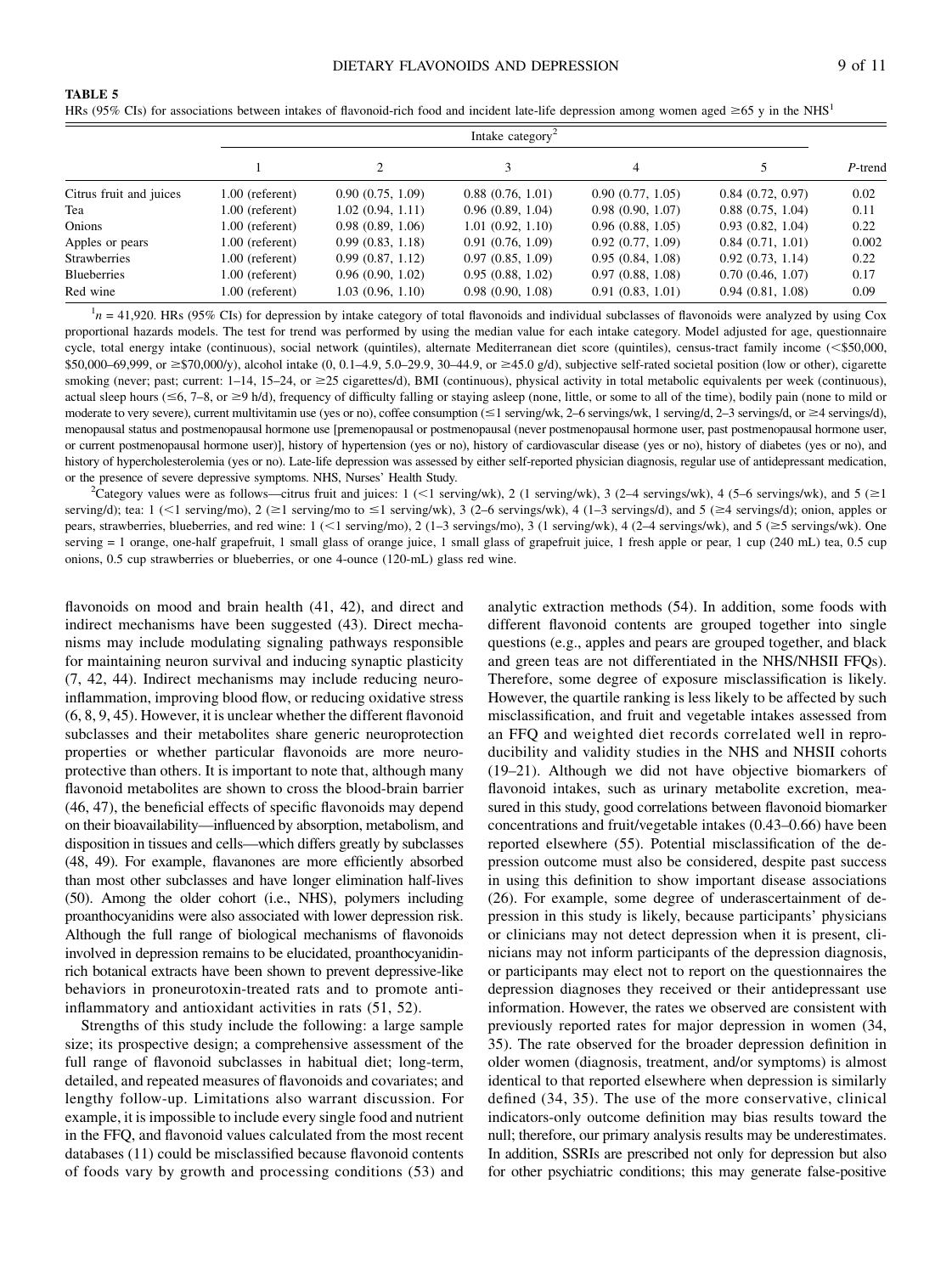depression cases. Some true depression cases may also have been missed because regular use of TCAs  $\langle \langle 3\% \rangle$  in both the NHS and NHSII) was not included in the outcome definition. However, the probability of correctly classifying individuals as cases is likely to be independent of flavonoid intake and thus should not bias the observed associations. Indeed, the results from the sensitivity analyses applying more or less strict definitions showed similar findings.

Other potential methodologic limitations should be discussed. First, despite careful adjustment for potential confounders, residual confounding is possible. Nevertheless, the detailed, updated adjustment for covariates render residual confounding unlikely to account fully for the findings. We also cannot rule out that other dietary components in fruit and vegetables may affect the results. However, further adjustment for omega-3 fatty acid and vitamin C, B-6, and B-12 or folate intakes did not attenuate the associations; in addition, the results remained the same when we adjusted for the aMed score in the model (which includes fruit and vegetable components). Second, our results could be biased if the censoring mechanism was dependent on the mechanism that produced the outcome of interest. However, follow-up was  $\sim 90\%$  in each 2-y cycle in both cohorts and the competing risks analysis showed similar results, suggesting that selection attrition was not a major concern. Finally, our findings from this all-female, predominantly white cohort may not be directly generalizable to men or to other race/ethnic groups. Further research to observe directly the relations between men and diverse race/ethnic groups would be valuable.

In these large prospective female cohorts with 10 y of followup, greater intakes of dietary flavonoids were significantly associated with a modest reduction in depression risk, particularly among older women. Associations varied by different flavonoid subclasses, pinpointing the importance of future studies to confirm comparable findings in other cohorts and to clarify the biological mechanisms whereby different flavonoid subclasses may contribute to depression prevention. Further prospective studies and intervention trials are needed to confirm these associations. If confirmed, the findings may have important implications for depression prevention, because there are limited, readily-modifiable risk factors for depression.

The authors' responsibilities were as follows—S-CC and OIO: designed and conducted the research, drafted the manuscript, and had primary responsibility for final content; S-CC: analyzed data; AC, WCW, EBR, EJO: revised the manuscript critically for important intellectual content; and all authors: read and approved the final manuscript. None of the authors declared support from any organization for the submitted work, financial relationships with any organization that might have an interest in the submitted work in the previous 3 y, or other relationships or activities that could appear to have influenced the submitted work. EBR and AC have separate unassociated funding jointly with the University of East Anglia to conduct observational and experimental studies of blueberries and cardiovascular health outcomes from the USDA/US Blueberry Highbush Council, outside the submitted work.

## **REFERENCES**

- 1. Murray CJ, Lopez AD. Alternative projections of mortality and disability by cause 1990-2020: Global Burden of Disease Study. Lancet 1997;349:1498–504.
- 2. Beekman AT, Geerlings SW, Deeg DJ, Smit JH, Schoevers RS, de Beurs E, Braam AW, Penninx BW, van Tilburg W. The natural history of late-life depression: a 6-year prospective study in the community. Arch Gen Psychiatry 2002;59:605–11.
- 3. Reynolds CF III, Cuijpers P, Patel V, Cohen A, Dias A, Chowdhary N, Okereke OI, Dew MA, Anderson SJ, Mazumdar S, et al. Early intervention to reduce the global health and economic burden of major depression in older adults. Annu Rev Public Health 2012;33:123–35.
- 4. Stahl ST, Albert SM, Dew MA, Lockovich MH, Reynolds CF III. Coaching in healthy dietary practices in at-risk older adults: a case of indicated depression prevention. Am J Psychiatry 2014;171:499–505.
- 5. Sanhueza C, Ryan L, Foxcroft DR. Diet and the risk of unipolar depression in adults: systematic review of cohort studies. J Hum Nutr Diet 2013;26(1):56–70.
- 6. Vafeiadou K, Vauzour D, Lee HY, Rodriguez-Mateos A, Williams RJ, Spencer JP. The citrus flavanone naringenin inhibits inflammatory signalling in glial cells and protects against neuroinflammatory injury. Arch Biochem Biophys 2009;484:100–9.
- 7. Spencer JP. Flavonoids and brain health: multiple effects underpinned by common mechanisms. Genes Nutr 2009;4:243–50.
- 8. Morand C, Dubray C, Milenkovic D, Lioger D, Martin JF, Scalbert A, Mazur A. Hesperidin contributes to the vascular protective effects of orange juice: a randomized crossover study in healthy volunteers. Am J Clin Nutr 2011;93:73–80.
- 9. Hooper L, Kroon PA, Rimm EB, Cohn JS, Harvey I, Le Cornu KA, Ryder JJ, Hall WL, Cassidy A. Flavonoids, flavonoid-rich foods, and cardiovascular risk: a meta-analysis of randomized controlled trials. Am J Clin Nutr 2008;88:38–50.
- 10. Santos M, Kovari E, Hof PR, Gold G, Bouras C, Giannakopoulos P. The impact of vascular burden on late-life depression. Brain Res Rev 2009;62:19–32.
- 11. Cassidy A, O'Reilly EJ, Kay C, Sampson L, Franz M, Forman JP, Curhan G, Rimm EB. Habitual intake of flavonoid subclasses and incident hypertension in adults. Am J Clin Nutr 2011;93:338–47.
- 12. Cutler GJ, Nettleton JA, Ross JA, Harnack LJ, Jacobs DR Jr., Scrafford CG, Barraj LM, Mink PJ, Robien K. Dietary flavonoid intake and risk of cancer in postmenopausal women: the Iowa Women's Health Study. Int J Cancer 2008;123(3):664–71.
- 13. Gao X, Cassidy A, Schwarzschild MA, Rimm EB, Ascherio A. Habitual intake of dietary flavonoids and risk of Parkinson disease. Neurology 2012;78:1138–45.
- 14. Letenneur L, Proust-Lima C, Le Gouge A, Dartigues JF, Barberger-Gateau P. Flavonoid intake and cognitive decline over a 10-year period. Am J Epidemiol 2007;165:1364–71.
- 15. McCullough ML, Peterson JJ, Patel R, Jacques PF, Shah R, Dwyer JT. Flavonoid intake and cardiovascular disease mortality in a prospective cohort of US adults. Am J Clin Nutr 2012;95:454–64.
- 16. Wedick NM, Pan A, Cassidy A, Rimm EB, Sampson L, Rosner B, Willett W, Hu FB, Sun Q, van Dam RM. Dietary flavonoid intakes and risk of type 2 diabetes in US men and women. Am J Clin Nutr 2012;95:925–33.
- 17. Devore EE, Kang JH, Breteler MM, Grodstein F. Dietary intakes of berries and flavonoids in relation to cognitive decline. Ann Neurol 2012;72:135–43.
- 18. Xu Y, Li S, Chen R, Li G, Barish PA, You W, Chen L, Lin M, Ku B, Pan J, et al. Antidepressant-like effect of low molecular proanthocyanidin in mice: involvement of monoaminergic system. Pharmacol Biochem Behav 2010;94:447–53.
- 19. Salvini S, Hunter DJ, Sampson L, Stampfer MJ, Colditz GA, Rosner B, Willett WC. Food-based validation of a dietary questionnaire: the effects of week-to-week variation in food consumption. Int J Epidemiol 1989;18:858–67.
- 20. Willett WC, Sampson L, Stampfer MJ, Rosner B, Bain C, Witschi J, Hennekens CH, Speizer FE. Reproducibility and validity of a semiquantitative food frequency questionnaire. Am J Epidemiol 1985;122: 51–65.
- 21. Willett W. Reproducibility and validity of food-frequency questionnaires. In: Nutritional epidemiology. 3rd ed. Oxford (United Kingdom): Oxford University Press; 2013. p. 96–141.
- 22. Berwick DM, Murphy JM, Goldman PA, Ware JE Jr., Barsky AJ, Weinstein MC. Performance of a five-item mental health screening test. Med Care 1991;29:169–76.
- 23. Yamazaki S, Fukuhara S, Green J. Usefulness of five-item and threeitem Mental Health Inventories to screen for depressive symptoms in the general population of Japan. Health Qual Life Outcomes 2005;3:48.
- 24. Andresen EM, Malmgren JA, Carter WB, Patrick DL. Screening for depression in well older adults: evaluation of a short form of the CES-D (Center for Epidemiologic Studies Depression Scale). Am J Prev Med 1994;10:77–84.